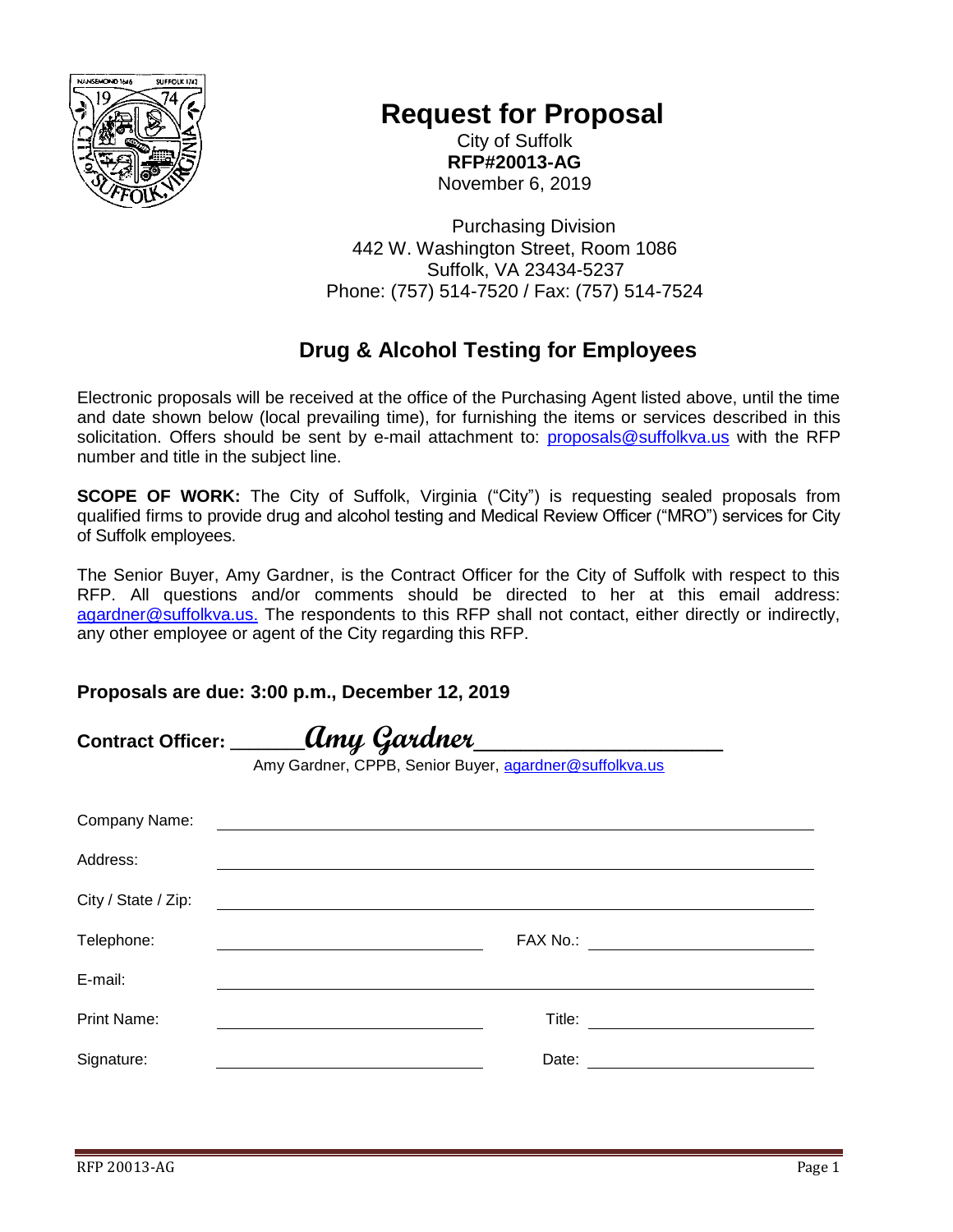In compliance with this Request for Proposals, and subject to all the conditions thereof, the Offeror, if the offer is accepted within ninety (90) calendar days from the date of the receipt of proposals, agrees to furnish any or all of the items and/or services at the prices set, to be delivered at the time and place specified herein, based on Task Orders negotiated with the Offeror and issued by the City. The offeror certifies he has read, understands, and agrees to all terms, conditions, and requirements of this Request for Proposals, and is authorized to contract on behalf of firm named in this RFP.

## **SOLICITATION DOCUMENTS**

Additional Request for Proposal documents are available on the Purchasing website: <http://apps.suffolkva.us/bids/>or on the Commonwealth's bid board (eVA), or at Demandstar.com. An e-mail request for the complete RFP form may be sent to the Contract Officer listed on the front page.

Offers may be sent to [proposals@suffolkva.us.](mailto:proposals@suffolkva.us) As an alternative, electronic copies (CD or thumb drive) may be delivered to the Purchasing Office, 442 W. Washington Street, Room 1086, Suffolk, Virginia, 23434 prior to the closure date shown, if desired. Documents should be saved as a .pdf document and should conserve disk space to allow transfers of data. **Do not send Zip files. Zip files cannot be accepted.** Paper copies of proposals will not be accepted.

Questions concerning this project must be in writing (email is preferred) and addressed to the Contract Officer listed on the front page of this solicitation, and, should be received no later than five (5) business days preceding the date that the proposals are to be received. E-mail is the preferred method and will get a more timely response.

IF YOU NEED ANY REASONABLE ACCOMMODATION FOR ANY TYPE OF DISABILITY IN ORDER TO PARTICIPATE IN THIS PROCUREMENT, PLEASE CONTACT THIS DIVISION AS SOON AS POSSIBLE.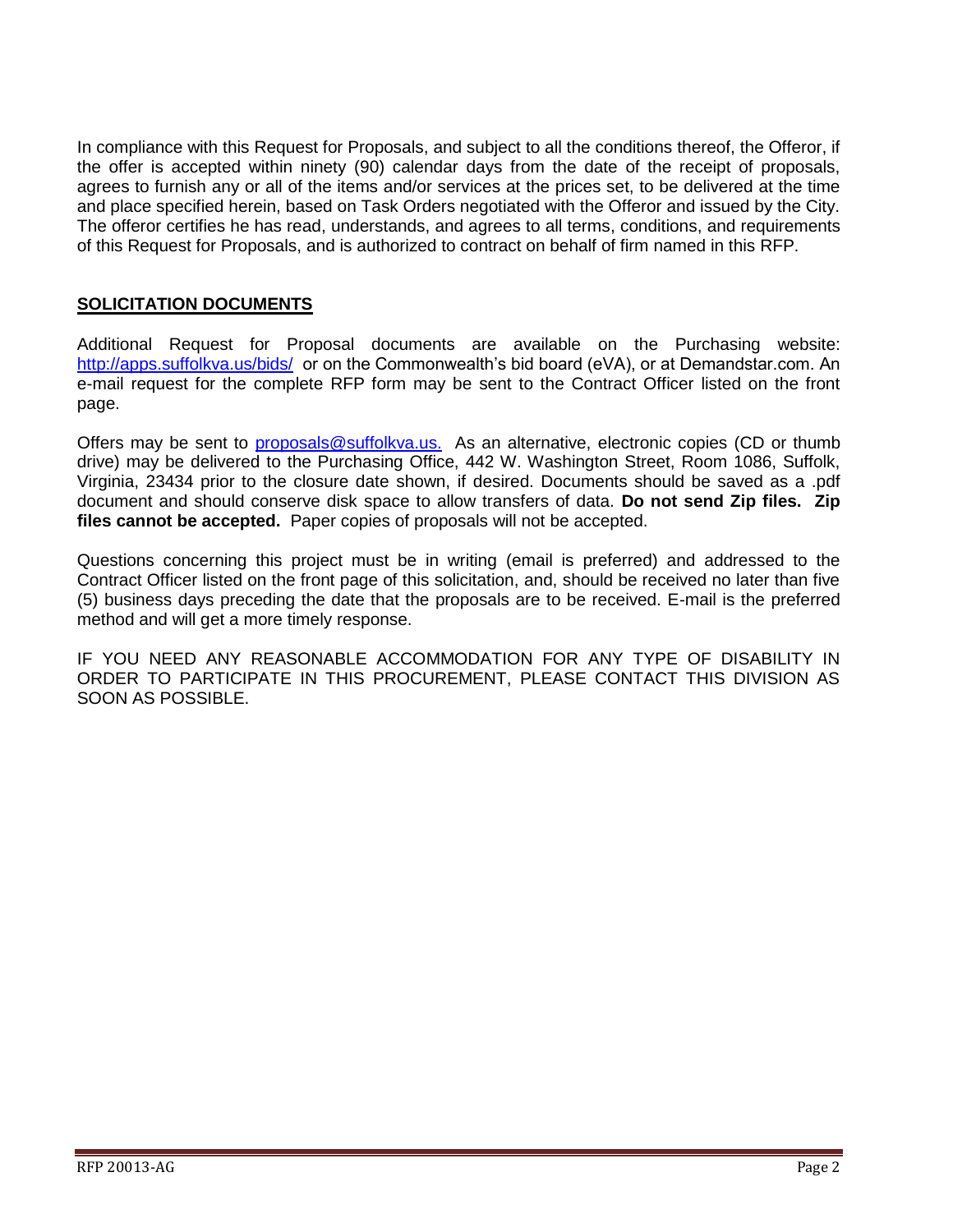# **REQUEST FOR PROPOSAL**

## **Drug and Alcohol Testing for Employees**

## **SECTION/TITLE**

| 1.0 |  |  |  |
|-----|--|--|--|
| 2.0 |  |  |  |
| 3.0 |  |  |  |
| 4.0 |  |  |  |
| 5.0 |  |  |  |
| 6.0 |  |  |  |
| 7.0 |  |  |  |
| 8.0 |  |  |  |
| 9.0 |  |  |  |
|     |  |  |  |
|     |  |  |  |
|     |  |  |  |
|     |  |  |  |
|     |  |  |  |
|     |  |  |  |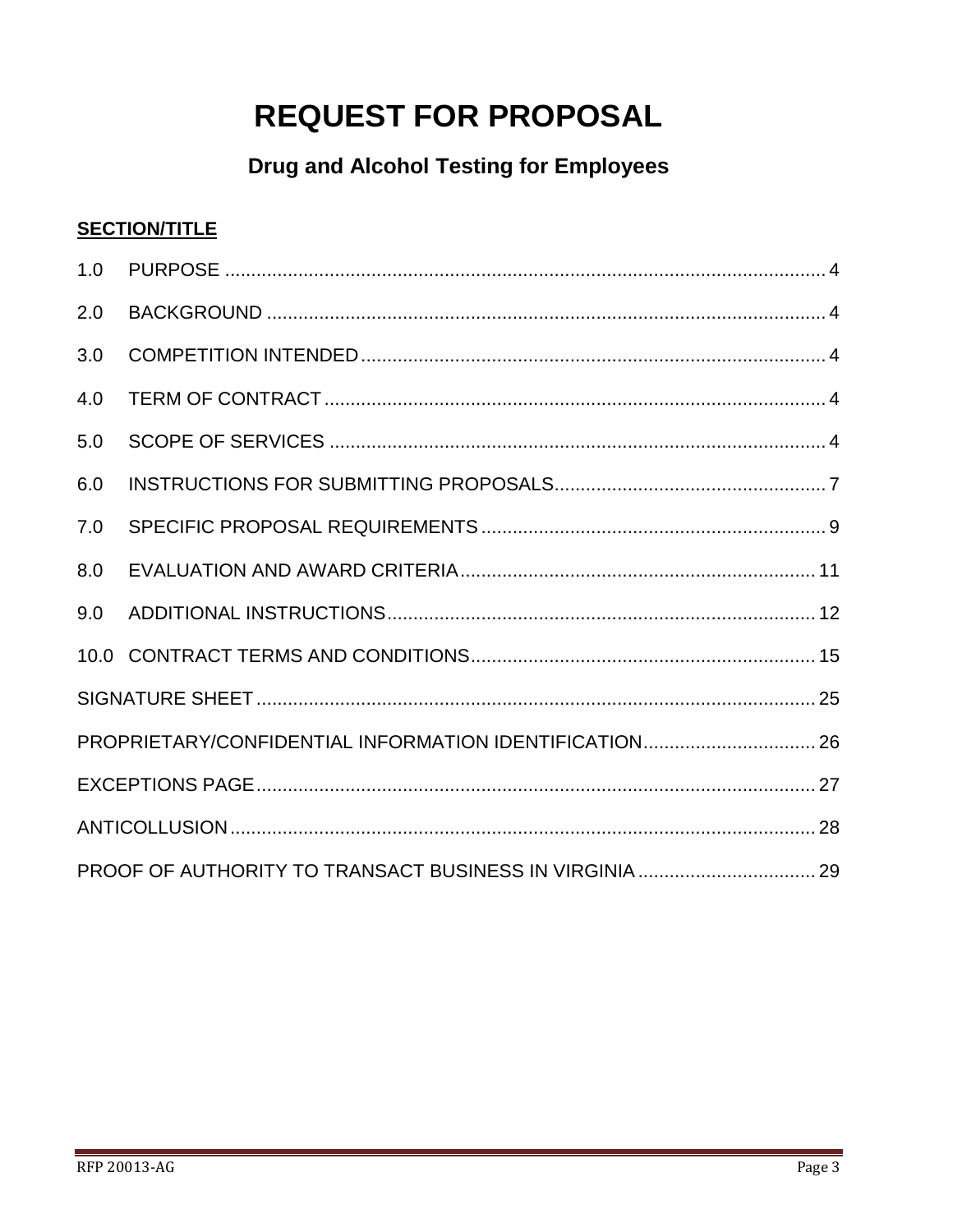## <span id="page-3-0"></span>**1.0 PURPOSE**

The intent is to obtain the services of a licensed, qualified contractor to provide employmentrelated drug and alcohol collection, testing and a Medical Review Officer (MRO) services for City employees. Drug and Alcohol testing services will include pre-employment, reasonable suspicion, random, post-accident, return to duty and follow-up testing. MRO services are to follow the controlled substances testing program established under Title 49 CFR Part 40 and Title 49 CFR Parts 382 and other related regulations.

## <span id="page-3-1"></span>**2.0 BACKGROUND**

It is the policy of the City of Suffolk to promote a safe, healthy and positive work culture. The City of Suffolk has approximately 1400 employees. Approximately 625 employees are Non DOT Personnel and 225 employees possess a Commercial Driver's License (CDL) or are otherwise included in the DOT testing group.

## <span id="page-3-2"></span>**3.0 COMPETITION INTENDED**

It is the City's intent that this Request for Proposal (RFP) permits competition. It shall be the offeror's responsibility to advise the Purchasing Agent in writing if any language requirement, specification, etc., or any combination thereof, inadvertently restricts or limits the requirements stated in this RFP to a single source. Such notification must be received by the Purchasing Agent not later than five (5) business days prior to the date set for acceptance of proposals.

## <span id="page-3-3"></span>**4.0 TERM OF CONTRACT**

The contract shall cover the period beginning upon execution of signed contract and continuing through December 31, 2020.

The City shall have the exclusive right to renew for four (4) additional one year terms ending December 31, 2024. Unless notified in writing thirty (30) days prior to the expiration date, the contract will automatically renew. Rates are guaranteed to remain unchanged for initial term. Any increase in rates for subsequent terms must be submitted in writing no less than sixty (60) days prior to renewal. The City must approve all rate requests. The City does not guarantee approval of any rate increase.

## <span id="page-3-4"></span>**5.0 SCOPE OF SERVICES**

The successful offeror shall provide any and all supervision, labor, materials, equipment, documentation, training, technical support and supplies necessary to provide full service Drug and Alcohol Collection, Testing and MRO Services to the City Services shall include, but are not limited to, generating random schedules, performing breath alcohol tests, collecting urine specimens, transporting specimens to a certified laboratory, performing laboratory tests for the detection of controlled substances, complying with chain of custody requirements, reporting test results, providing MRO services, providing training to City' employees, and expert witness services during court proceedings and disciplinary/dismissal hearings.

It shall be the responsibility of the contractor to ensure full compliance with all applicable federal, state and local statues, codes, procedures, and regulations. The contractor shall ensure that all procedures will conform to best industry practices.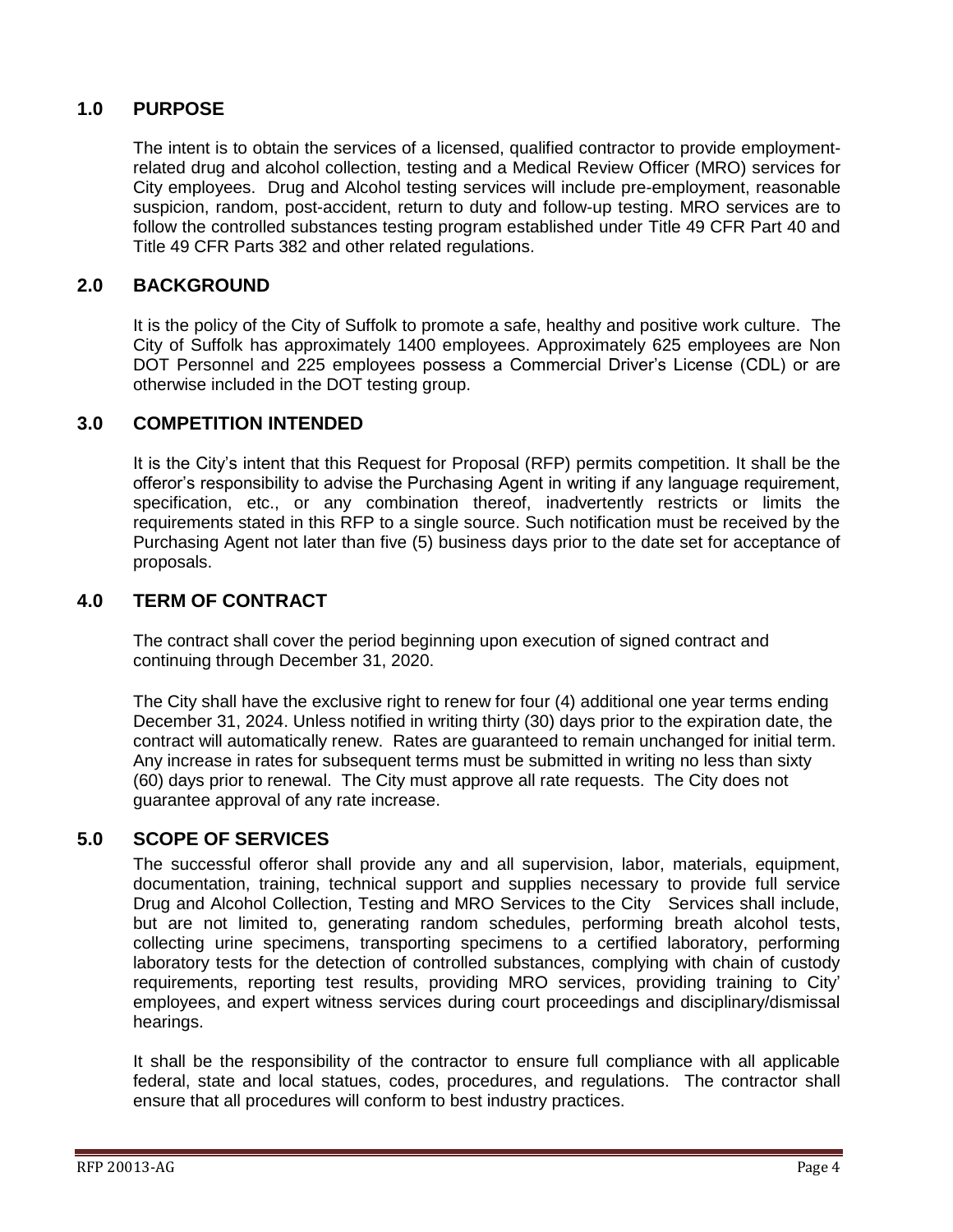#### IMPORTANT: For one company to provide all services, the company must be able to show a clear separation between the MRO and the collection and laboratory services.

The City desires the following services:

- A. Contractor shall comply with all federal, state, and City of Suffolk laws, statues, regulations and procedures that pertain to Drug and Alcohol Collection, Testing and MRO Services, to include, but not limited to the minimum requirements set forth in 49 CFR Part 40, "Procedures for Transportation Workplace Drug Testing Programs"; 49 CFR Part 382 "Controlled Substance and Alcohol Use and Testing": and the guidelines set forth in Federal Register Vol. 173, No. 228 "Mandatory Guidelines for Federal Workplace Testing Programs", including any amended notices. Offeror shall provide detailed information describing the policies and procedures the offeror employs to meet the aforementioned laws, statues, regulations, and procedures
- B. Contractor shall comply with all federal, state and local laws governing and regulating the operations of clinical laboratories. **Offeror shall provide proof of laboratory accreditation from the College of American Pathologists (CAP), Clinical Laboratory Accreditation and Education (COLA), or the Joint Commission on Accreditation of Healthcare Organization (JCAHO) and proof of Clinical Laboratory Improvement Amendments (CLIA) Certificate of Compliance or a Certificate of Accreditation with the proposal.**
- C Contractor shall be certified by the U.S. Department of Health and Human Services (HHS) Substance Abuse and Mental Health Services Administration (SAMHSA) to meet the standards of the "Mandatory Guidelines for Federal Workplace Drug Testing Programs". Contractor shall maintain said certification throughout the duration of the contract. **Offeror shall provide copies of certification documents with the proposal.**
- D. Contractor's laboratory shall be certified by HHS under the National Laboratory Certification Program (NLCP) for all testing required by 49 CFR Part 40 and Part 382. **Offeror shall provide copies of certification documents with the proposal.**
- E. Contractor shall comply with the Health Insurance Portability and Accountability Act (HIPAA) and all other state, federal and City laws, statues, and regulations that pertain to the privacy and security of medical information. Contractor shall implement and maintain appropriate safeguards to ensure confidentiality of records by limiting access to authorized individuals.
- F. Contractor shall communicate all test results via secure fax, secure email, and/or secure web-site to the MRO and to the City's designated point of contact ("POC"), as appropriate. The City's POC shall be notified of positive drug test results within 24 hours after sample collection has occurred. The City's POC shall be notified of positive alcohol test results immediately upon confirmation of positive result. In addition, Contractor shall notify the City's POC should he/she suspect that an employee may have tampered with the provided specimen.
- G. Contractor shall provide all information, records and data required to be maintained by City relative to the drug and alcohol testing program as identified in 49 CFR Part 40.333.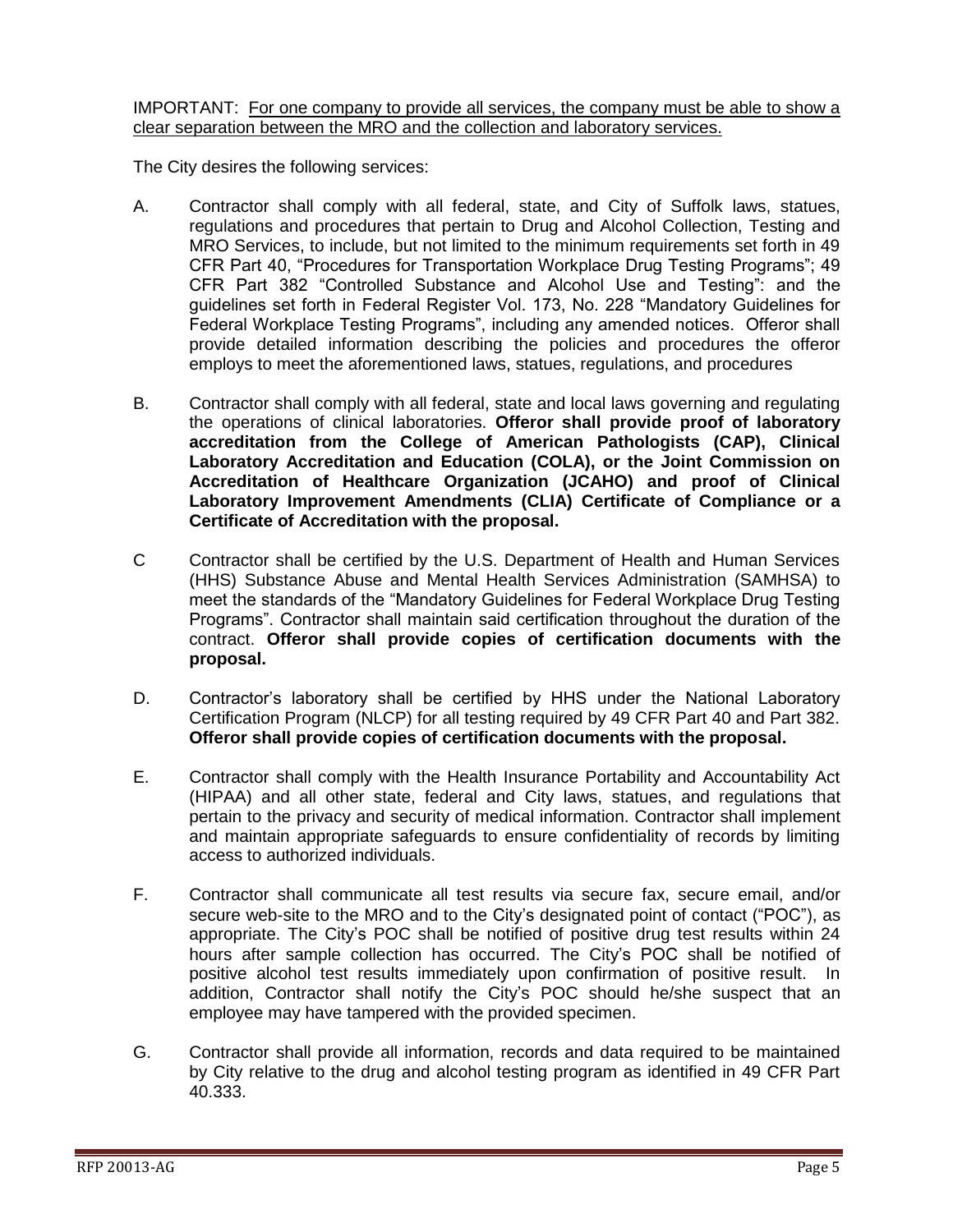H. Contractor shall have the capabilities to provide drug and alcohol collections and testing services twenty-four (24) hours per day, seven (7) days per week. Collection services shall be completed within 45 minutes from the time the employee arrives for the testing.

In addition to day shift on-site random collections, Contractor may be required to perform on-site random collections during the evening shift to accommodate evening shift personnel. Offeror shall indicate in the proposal any minimum number of collections requirements for each on-site random collection session. If there is no minimum number of collections required, Offeror shall indicate such in the proposal response.

- I. Contractor shall provide supervisor training and employee educational materials as required by 49 CFR Part 382. Contractor shall coordinate and supervise all professional aspects of the alcohol and drug testing program in cooperation with the appropriate City Technical Point of Contact or his/her designee.
- J. Requirements Specific to Drug and Alcohol Testing

Contractor shall provide and manage a full-service drug and alcohol testing program. Said program shall include, but is not limited to:

- 1. Specimen collection, transportation, and retention/storage, including Chain-of-Custody (COC) and split specimen procedures;
- 2. Laboratory analysis by a National Laboratory Certification Program (NLCP) certified laboratory, including appropriate Quality Control procedures;
	- DOT- National Institute on Drug Abuse (NIDA) 10 panel
	- Non-DOT National Institute on Drug Abuse (IDA) 10 panel
	- Breath alcohol testing by certified Breath Alcohol Technicians (BAT) using approved equipment, including appropriate Quality Control procedures;
	- DOT Breath Alcohol Test, Confirmation
	- Non-DOT Breath Alcohol Test, Screening
	- Result reporting, records maintenance and statistical reports that comply with all federal, state and local regulations.
- 3. Split specimen testing will be performed at the discretion of City and may be requested for either positive or negative initial findings. Should an employee request a split specimen test, the employee is responsible for the charges. Contractor shall provide plan details to distinguish and charge appropriately.
- 4. Contractor shall provide expert witness testimony, should the need arise. Personnel providing services under any resulting contract must be available, if called upon, to testify in court or during City disciplinary/dismissal hearings as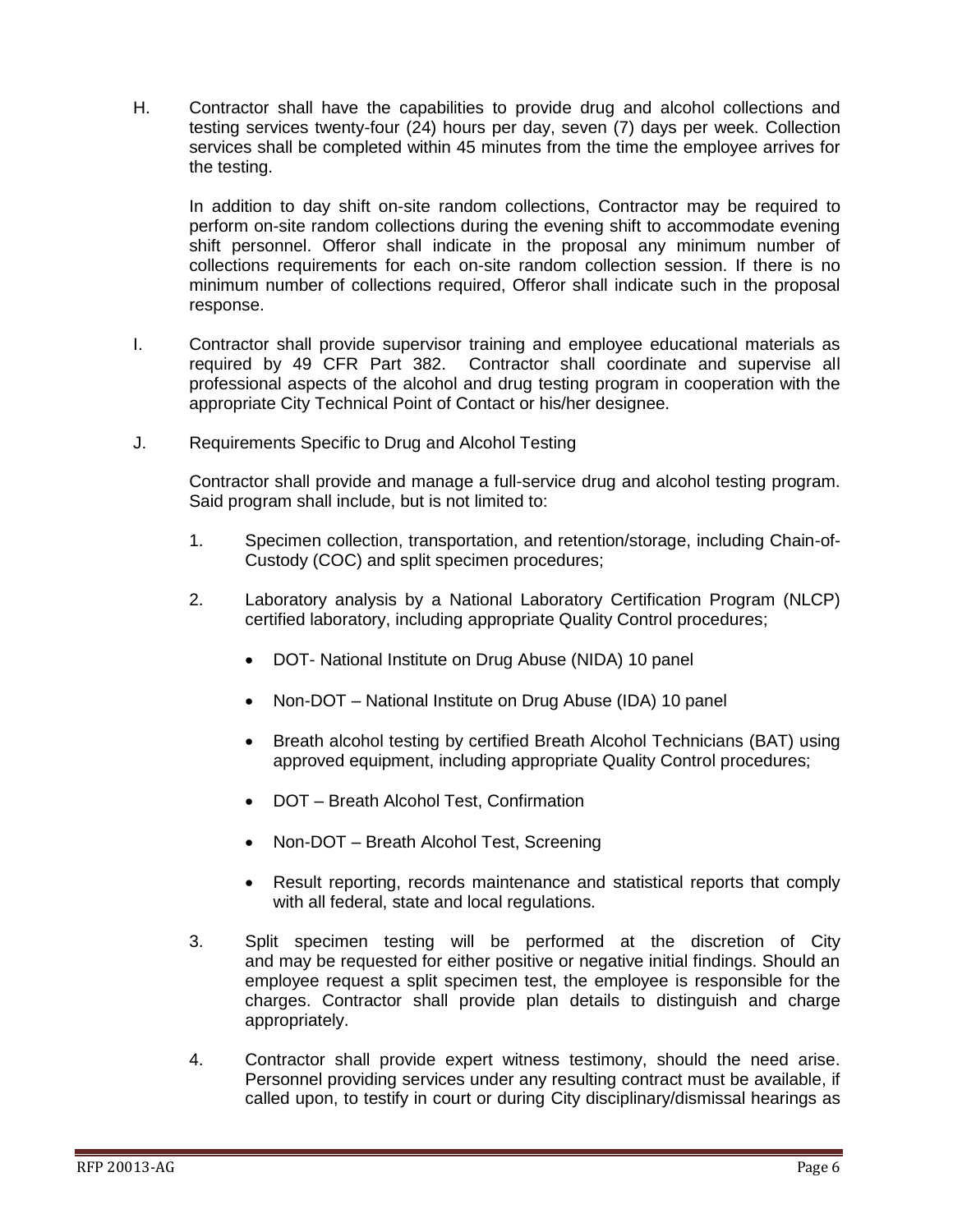an expert witness. Expert witness testimony will be in person, in writing, telephone or as determined by City.

- K. Requirements Specific to Medical Review Officer Services
	- 1. Contractor shall provide MRO services in the following:
		- Review and interpretation of drug test results;
		- Review of all adulterated, substituted, rejected for testing and invalid test results;
		- Contacting and interviewing employees testing positive; and,
		- Expert witness testimony, should the need arise. MRO must be available, if called upon, to testify in court as an expert witness during court proceedings or at disciplinary/dismissal hearings conducted by City.
	- 2. MRO shall be a licensed Doctor of Medicine (M.D.) or Doctor of Osteopathy (D.O.) and shall have successfully passed an examination administered by an approved nationally recognized entity that certifies MRO's or subspecialty board for physicians performing a review of Federal employee drug test results. **Offeror shall submit a copy of the MRO's license and MRO certification.**
	- 3. Contractor shall comply with all federal, state and local laws, statues and regulations governing and regulating MRO services. **Offeror shall provide proof/documentation that all medical review officer services shall be provided by a properly licensed and certified physician and shall comply with SAMHSA guidelines.**
- L. Offerors are requested to provide a sample invoice with the proposal.
- M. Offerors are highly encouraged to include in their proposal a description of any other services not listed in the Scope of Services which they know to be beneficial to the City.

## <span id="page-6-0"></span>**6.0 INSTRUCTIONS FOR SUBMITTING PROPOSALS**

#### A. Submission of Proposals

An electronic document shall be submitted by e-mail attachment to [proposals@suffolkva.us](mailto:proposals@suffolkva.us) with the RFP number and title in the subject line or electronic copies (CD or thumb drive) may be delivered to the Purchasing Office, 442 West Washington Street, Room 1086, Suffolk, Virginia prior to the closure date shown, if desired. Documents should be saved as a .pdf document and should conserve disk space to allow transfers of data. **ZIP files cannot be accepted**; they do not work in the City's system. To receive confirmation of receipt of proposal, send request to the contracting officer at [agardner@suffolkva.us](mailto:agardner@suffolkva.us) Do NOT send proposal directly to contracting officer.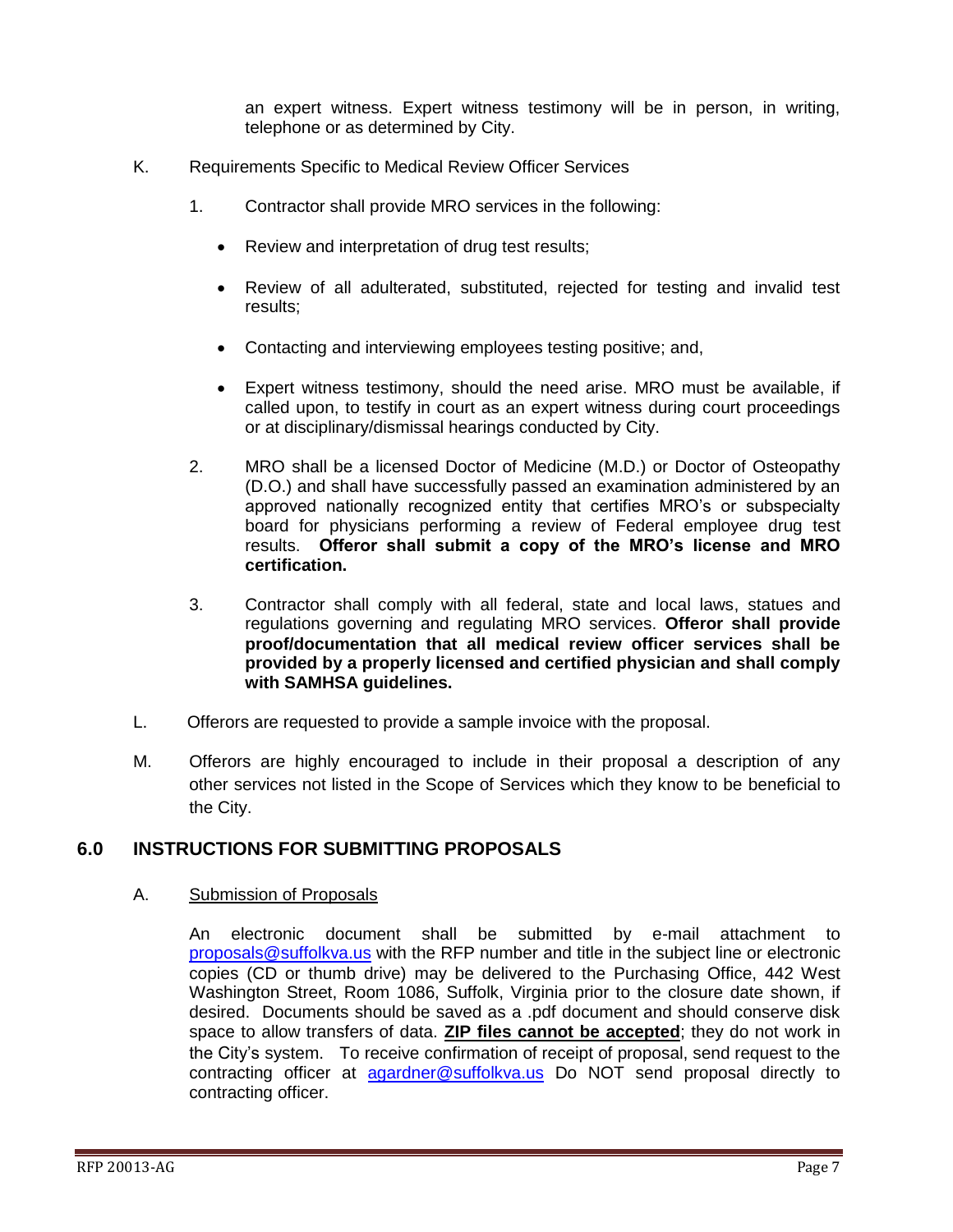The intent of using electronic submissions is to reduce paper usage and provide economical approaches while permitting the Offeror to demonstrate their skills, education, experience, and ingenuity that would qualify them to be selected for interview.

Offerors so selected will be allowed to make a formal presentation of their qualifications and job approach, and may be selected for final negotiations of contract. Therefore, care should be given to address the issues relating to the criteria to follow.

Read the entire solicitation before submitting a proposal. Failure to read any part of this RFP shall not relieve any Offeror from his or her contractual obligations.

#### B. Questions and Inquiries

Questions and inquiries pertaining to the Request for Proposals will be accepted from any and all firms via e-mail or fax. Inquires must provide RFP number and title. Material questions will be answered by Addendum and will be posted on the City's website: <http://apps.suffolkva.us/bids/> provided that all questions are received five (5) business days prior to opening date.

Amy Gardner, Senior Buyer, is the designated authorized spokesperson for the City of Suffolk with respect to this RFP. All questions and/or comments should be directed to his attention. The respondents to this RFP shall not contact, either directly or indirectly, any other employee or agent of the City regarding this RFP. This prohibition shall also extend to the Suffolk City Council and other elected City officials. Any such unauthorized contact may disqualify the Offeror from the procurement.

### C. Addendum and Supplement to Request

If it becomes necessary to revise any part of this request or if additional data are necessary to enable an exact interpretation of provisions of this request, an addendum will be issued. It is the responsibility of the Offeror to ensure that he has received all addendums prior to submitting a proposal. All addenda can be downloaded from<http://apps.suffolkva.us/bids/>

### D. Firm Pricing for City Acceptance

Offers made during negotiation must be honored for City acceptance for 180 days from the date of offer.

## E. Proprietary Information

Trade secrets or proprietary information submitted by an Offeror in connection with this solicitation shall not be subject to disclosure under the Virginia Freedom of Information Act; however, the Offeror must invoke the protections of this section prior to or upon submission of the data or other materials, and must clearly identify the data or other materials to be protected and state the reasons why protection is necessary. Offerors shall not mark sections of their proposal as proprietary if they are to be part of the award of the contract and are of a material nature. Any propriety information must be listed on the attached "Proprietary/confidential Information Identification" form and submitted with the proposal. An all-inclusive statement that the entire proposal is proprietary will result in rejection of the proposal.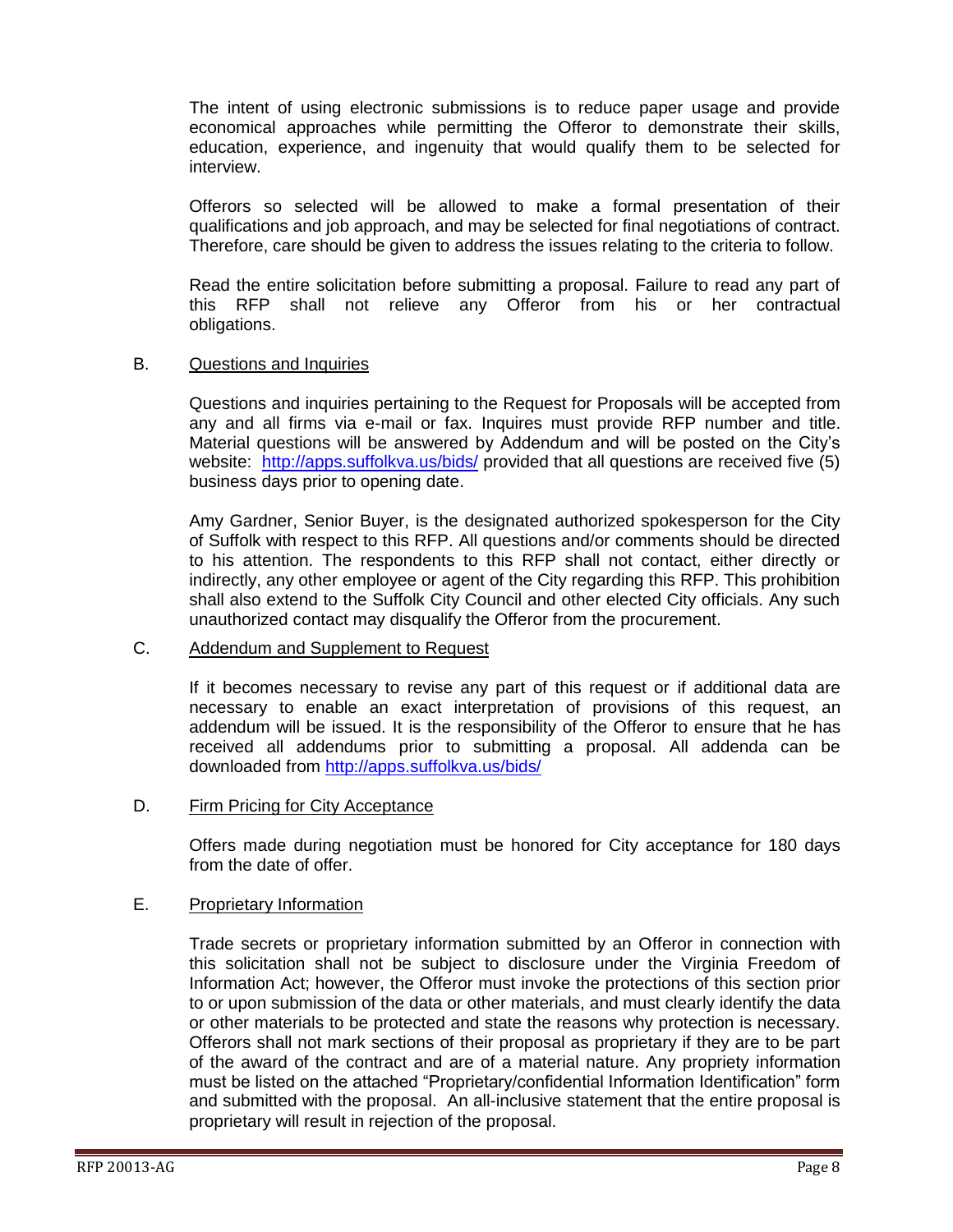## F. Authority to Bind Firm in Contract

Proposals must give full firm name and address of Offeror. Failure to sign proposal may disqualify it. Person signing proposal should show title or authority to bind his firm in a contract.

## G. Preparation and Submission of Proposals

- 1. All proposals shall be signed by the individual or authorized principals of the firm.
- 2. All attachments to the Request for Proposal requiring executing by the firm are to be returned with the proposals.
- 3. Proposals are to be submitted electronically; title shall indicate the RFP number, time and date of public acceptance, and the title of the proposal.
- 4. It is the Offeror's responsibility that the proposals are received by the Purchasing Division BEFORE the hour specified on the opening date. Requests for extensions of this time and date will not be granted. Proposals or unsolicited amendments to proposals received by the City after the acceptance date will not be considered.

### H. Miscellaneous Requirements

- 1. The City will not be responsible for any expenses incurred by an Offeror in preparing and submitting a proposal. All proposals shall provide a straightforward, concise delineation of the Offeror's capabilities to satisfy the requirements of this request. Emphasis should be on completeness and clarity of content.
- 2. Offerors who submit a proposal in response to this RFP may be required to make an oral presentation of their proposal. The Purchasing Division will schedule the time and location for this presentation.
- 3. The contents of the proposal submitted by the successful Offeror and this RFP will become part of any contract awarded as a result of the Scope of Services contained herein. The successful Offeror will be expected to sign a contract with the City.
- 4. The City reserves the right to reject any and all proposals received by reason of this request, or to negotiate separately in any manner necessary to serve the best interests of the City.

## <span id="page-8-0"></span>**7.0 SPECIFIC PROPOSAL REQUIREMENTS**

Proposals should be as thorough and detailed as necessary to allow the City of Suffolk to properly evaluate the offeror's capabilities to provide the required services. Offerors are required to submit the following items in the format provided as a complete proposal.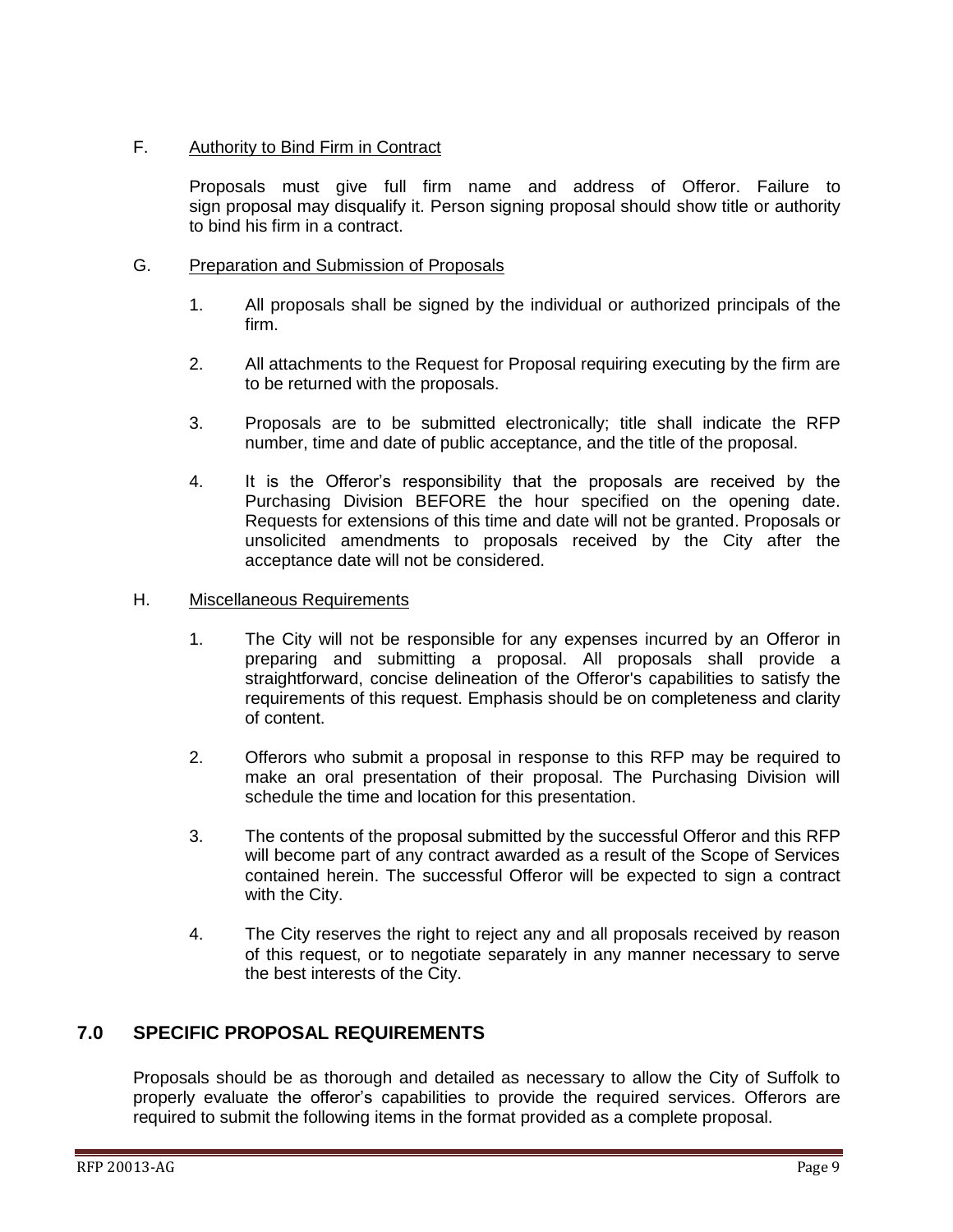The City reserves the right to request clarification of information submitted and to request additional information if deemed necessary.

#### A. Cover Letter

The Offeror will complete and submit the Signature Sheet (included in the proposal) and submit it with a brief cover letter. The cover letter should summarize key elements of the proposal. An individual authorized to bind Offeror must sign the letter and Signature Sheet, as well. Indicate the address and telephone number of the Contractor's office.

#### B. Background and Project Summary Section

This section should describe your understanding the devices to be furnished, the work to be performed, and the objectives to be accomplished. Refer to the "Scope of Services" Section of this RFP.

#### C. Methodology Section

Provide a detailed description of the devices and approach to be used to accomplish the "Scope of Services" and of this RFP. The Methodology Section should include the following:

- 1. An implementation plan that describes in detail (a) the methods, including controls by which your firm manages projects of the type sought by this RFP; and (b) an outline of anticipated interaction with the City and the public for completing the Contractor tasks.
- 2. Detailed description of efforts your firm will undertake to achieve client satisfaction and to satisfy the requirements of the "Scope of Services" and Section.
- 3. Detailed description of specific tasks you will require from City staff. Explain what the respective roles of City staff and your staff would be to complete the tasks specified herein.
- 4. Provide a list and description of expected deliverables, tools, or other items that you will use to provide services and outcomes of your approach.

#### D. Staffing Section

Provide a list of principal individuals who will likely be working on this project and indicate the level/title of each member, and the function that each will perform. Include a resume for each designated individual, to include licenses, certifications, and other qualifications. **Offeror shall submit a copy of the MRO's license and MRO certification. Offeror shall provide proof/documentation that all medical review officer services shall be provided by a properly licensed and certified physician and shall comply with SAMHSA guidelines.**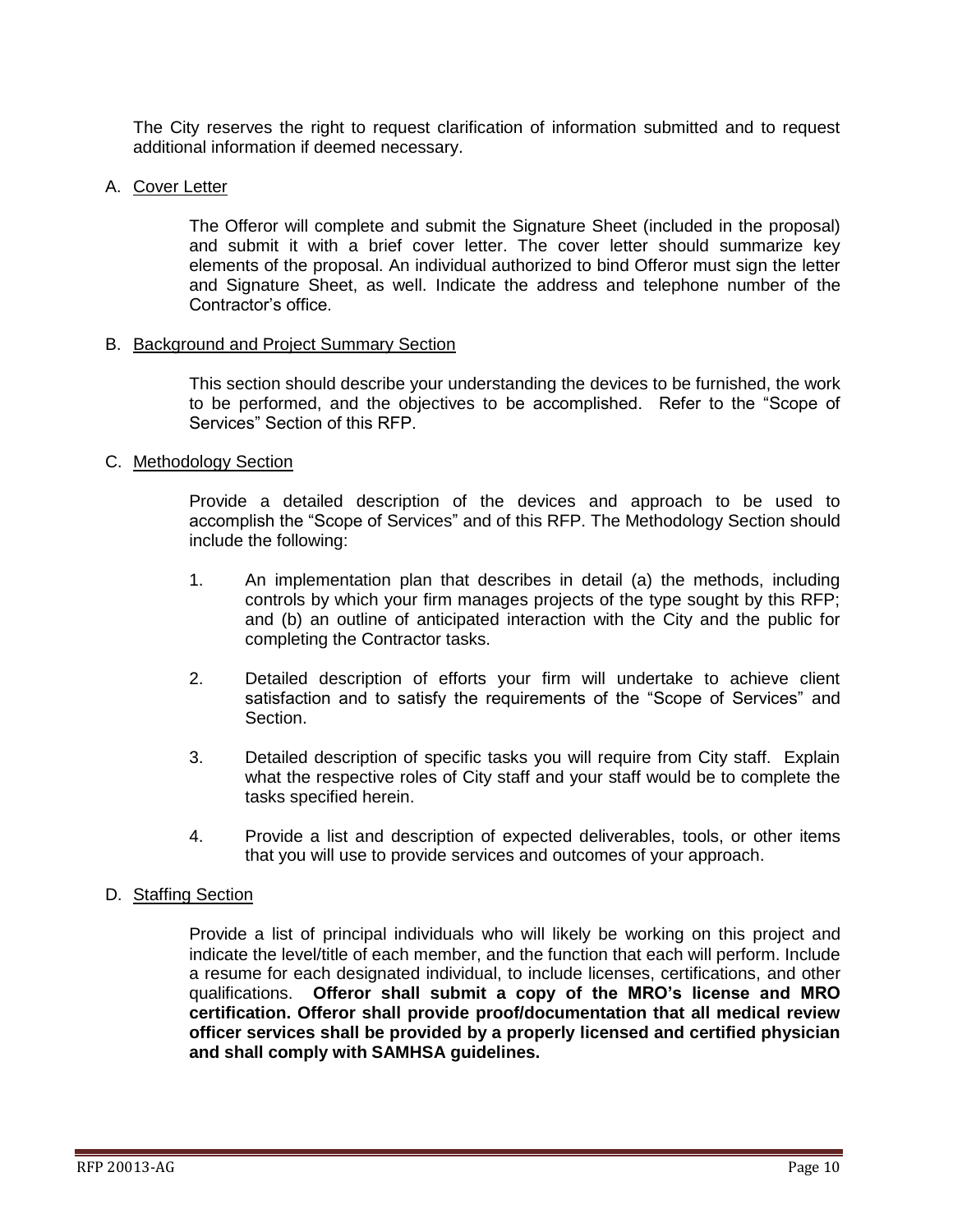## E. Qualifications

- 1. The information requested in this section should describe the qualifications of the Offeror performing projects that are similar in size and scope to that requested in the RFP.
- 2. Provide at least three (3) references that received similar services from your organization. The City reserves the right to contact any the organizations or individuals listed. Information shall include:
	- Name and location of similar contracts
	- Client contract manager name, email and telephone number
	- Start and end dates of contract

### F. Fee Proposal

Provide a fee schedule to and an anticipated cost of each task identified in the "Scope of Services" or for tasks that are recommended as part of this planning effort.

G. Format

Proposal should be submitted in the following format:

- Cover Letter (A)
- Proposal sequenced in accordance with Paragraphs B-F above
- Forms as follows: (All forms must be signed.)
	- o *Signature Sheet (Page 25)*
	- o *Propriety/Confidential Information Identification (Page 26)*
	- o *Exceptions to RFP (Page 27)*
	- o *Anti-collision/Nondiscrimination/Drug Free Workplace Clauses (Pg. 28)*
	- o *Proof of Authority to Transact Business in Virginia (Page 29)*

## <span id="page-10-0"></span>**8.0 EVALUATION AND AWARD CRITERIA**

The City's Evaluation Committee shall review each proposal and verify the claims and credentials of each Offeror. Selection will be made for each proposal on the basis of the criteria listed below. Each criteria will be evaluated based upon the strengths and weaknesses of the submittal or subsequent information gained in the process. Criteria listed in order of importance.

- Qualifications, credentials, and related experience of the offeror (25%)
- Adequacy and availability of resources (25%)
- Approach to the task/operational plan (15%)
- Costs of Services (25%)
- Overall quality and completeness of proposal based on the submittal requirements (10%)

Once each member of the Evaluation Committee has read and rated each proposal by use of the criteria, a consensus of the Committee shall be used established ranking the proposals. This ranking shall be used to select the firms for further consideration—the short-list. At this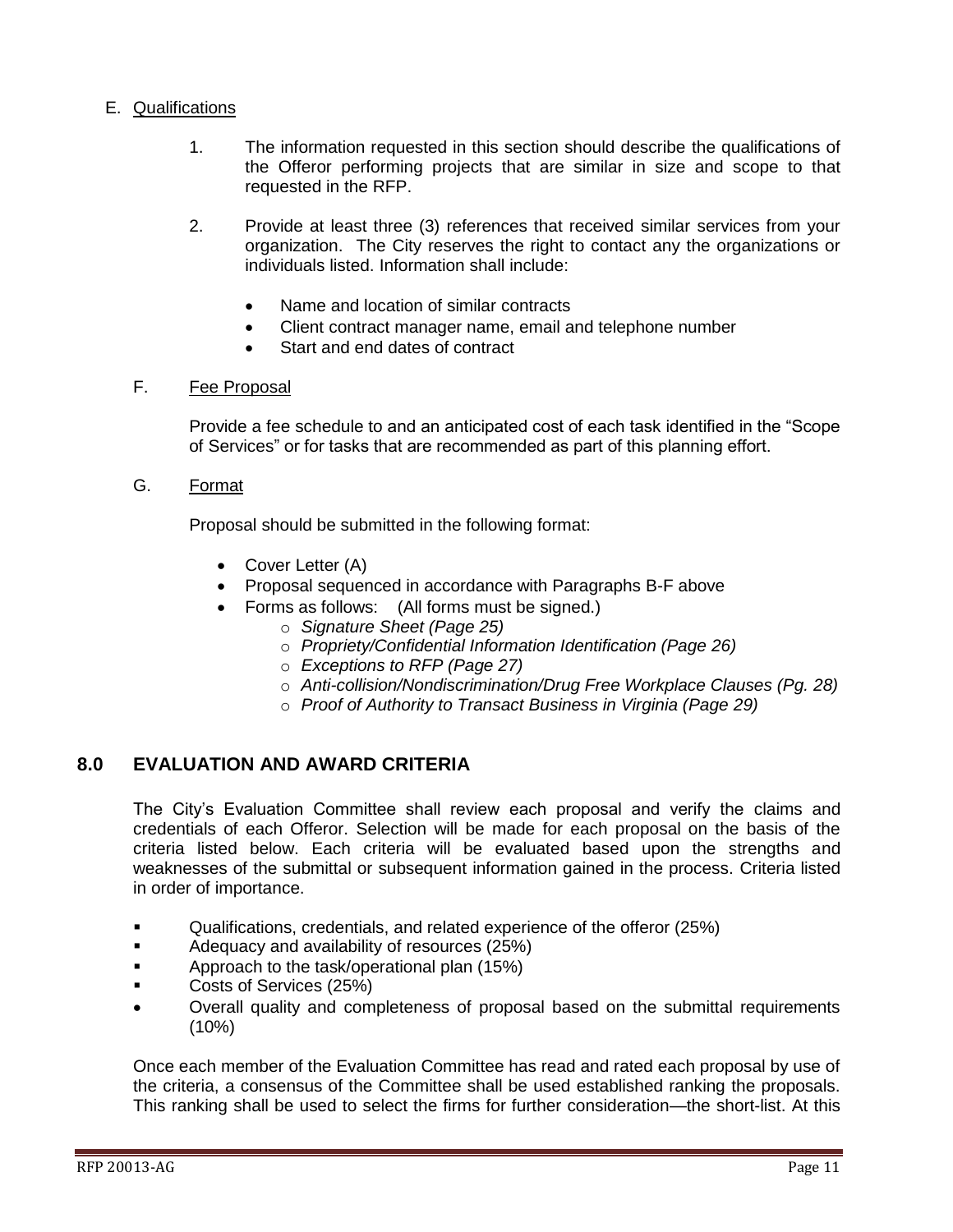point, the Evaluation Committee may conduct interviews with two or more of the top ranked firms.

After interviews have been conducted with each selected Offeror, the City shall select the proposal which, in its sole opinion, is in the best interest of the City and enter into negotiations with that firm. Should the City determine, in its sole discretion, that only one Offeror is qualified, or that one Offeror is clearly more highly qualified than the other under consideration, a contract may be negotiated and awarded to that Offeror. The file will show the Committee's perception of the strengths and weaknesses of each proposal received as basis for selection.

The successful firm will be expected to enter into a contract with the City of Suffolk based upon their submittal and any additional negotiated terms. The successful firm shall execute and return the contract documents to the City within ten (10) days of receipt.

## <span id="page-11-0"></span>**9.0 ADDITIONAL INSTRUCTIONS**

(Revised 6/6/19)

- 1. **Use of Form**: All proposals should be submitted in electronic (.pdf) format in accordance with this form. The offeror may attach/scan other information as required to the electronic document that will be made a part of the proposal. Electronic submittals on CD, DVD, flash drives, or other electronic media will be accepted if delivered prior to the closing time. The preferred method is by an attachment to an email addressed to: [proposals@suffolkva.us.](mailto:proposals@suffolkva.us) ZIP files cannot be accepted.
- 2. **Submittals**: Except as noted above, all proposals shall be sent as an attachment to email to: [proposals@suffolkva.us.](mailto:proposals@suffolkva.us) The subject line must show the proposal number and title.
- 3. **Late Proposals**: Proposals, if received by the City's Purchasing Division ("Purchasing") after the date and time specified, will not be considered. It will be the responsibility of the offeror to see that their proposal is received by Purchasing as specified. There will be no exceptions. Electronic proposals show the date and time sent. This must be prior to the closing date published on the front cover.
- 4. **City Hall Closure**: Should the City's electronic networks connectivity prevent receipt of proposals at the time of the scheduled proposal closing, the proposals will be accepted and opened on the next business day of the City, at the original scheduled hour, or as soon as connectivity is restored during normal business hours.
- 5. **Competition Intended**: It is the City's intent that this RFP permits competition. It shall be the offeror's responsibility to advise the Contract Officer in writing if any language requirement, specification, terms, conditions, or any combination thereof, inadvertently restricts or limits the requirements stated in this RFP to a single source. Such notification must be received by the Contract Officer prior to the date set for proposals to close.
- 6. **Contract Quantities**: The quantities specified in the RFP are estimates only unless otherwise clearly noted, and are given for the information of Offeror and for the purpose of proposal evaluation. They do not indicate the actual quantity that will be required, since such volume will depend upon requirements that may develop during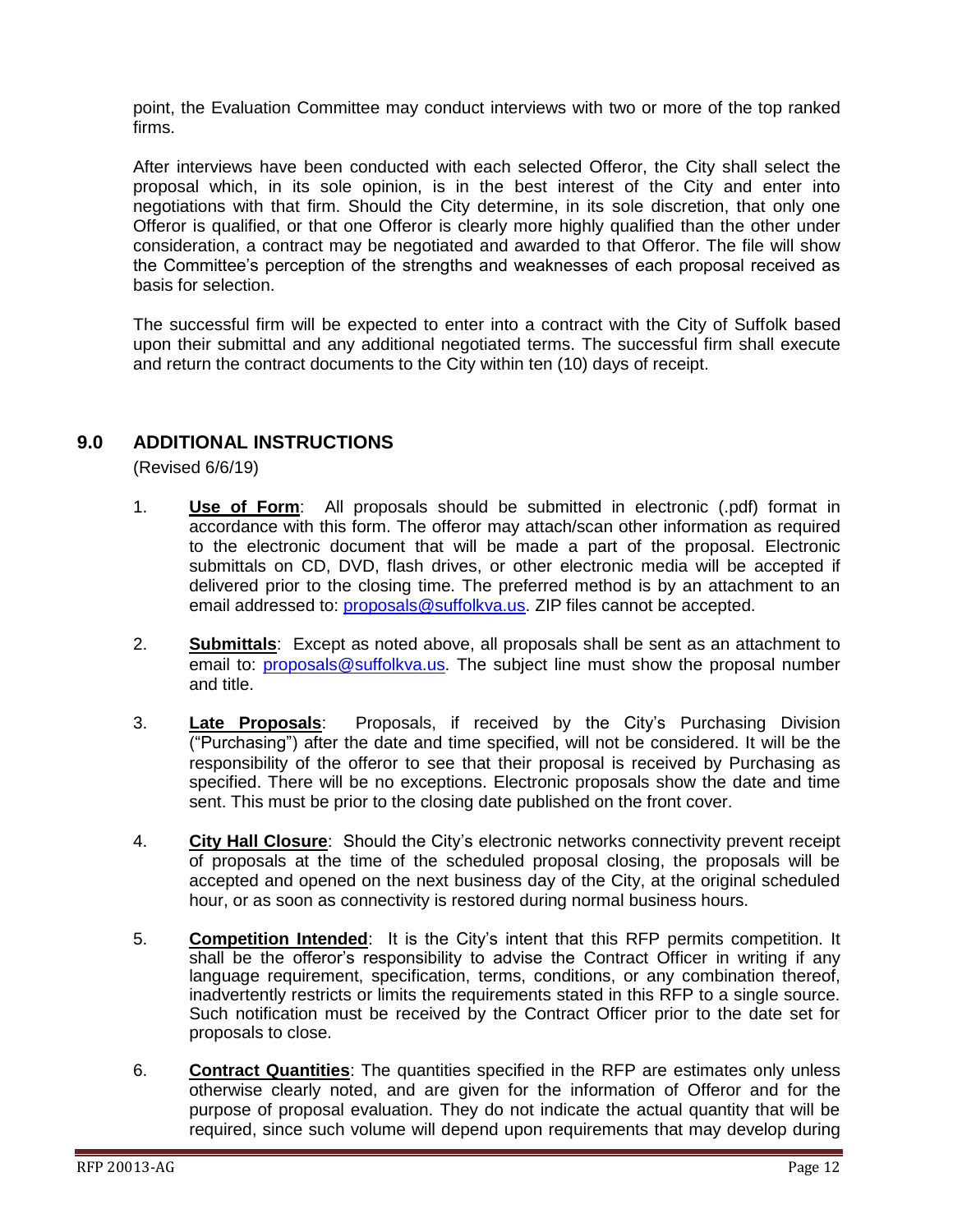the contract period. Quantities shown shall not be construed to represent any amount which the City shall be obligated to purchase under the contract, or relieve the offeror of his obligation to fill all orders placed by the City, except as clearly noted.

- 7. **Delivery**: The time of delivery of services must be stated in definite terms. If time of delivery for different goods and/or services varies, the offeror shall so state.
- 8. **Offeror's Qualifications**: Only proposals from established offerors for work similar in scope to work herein shall be considered; the City reserves the right to request specific reference information prior to award. Offeror shall demonstrate that they have adequate and appropriate manpower, tools and equipment to respond and perform in accordance with the provisions herein.

The City may, at its option, disqualify an offeror and reject its proposal for cause. Reasons deemed to be sufficient for this action shall include, but not be limited to, the following:

- **Exidence of collusion among offerors.**
- Receipt of more than one proposal on any project from an individual, or from a corporation. This restriction does not apply to sub-Contractors
- Default on any previous contract.
- For unreasonable failure to complete a previous contract within the specified time or for being in arrears on an existing contract without reasonable cause for being in arrears.
- Inability to perform as revealed by an investigation of the offeror's financial statement, experience and/or plant and equipment.
- Offeror does not meet project-specific requirements, as identified in the solicitation.
- 9. **Pricing to be F.O.B. Destination – Freight Allowed**: Pricing shall be F.O.B. destination-freight included for all competitive proposals. F.O.B. Destination-Freight Included shall include all shipping costs to the City location(s) at the unit cost. No additional shipping charges shall be allowed.
- 10. **Samples**: Samples, when requested, must be furnished free of expense, and upon request, if not destroyed, will be returned at the offeror's risk and expense.
- 11. **Silence of Specifications**: The apparent silence of these specifications and any supplemental specifications as to any detail or the omission from the specifications of a detailed description concerning any point shall be regarded as meaning that only the best commercial practices are to prevail and correct type, size and design are to be used. All interpretations of these specifications shall be made on the basis of this statement.
- 12. **Capacity of Offeror:** All proposals must be signed by a responsible officer or employee having the authority to bind the firm in contract. The offeror agrees that its contract performance shall be in strict conformance with the contract documents.
- 13. **Rights to Damages**: By signing its proposal, the offeror assigns to the City any and all rights that it may have under the antitrust laws of the United States and the Commonwealth of Virginia in any way arising from or pertaining to this proposal. This provision is remedial in nature and is to be liberally construed by any court in favor of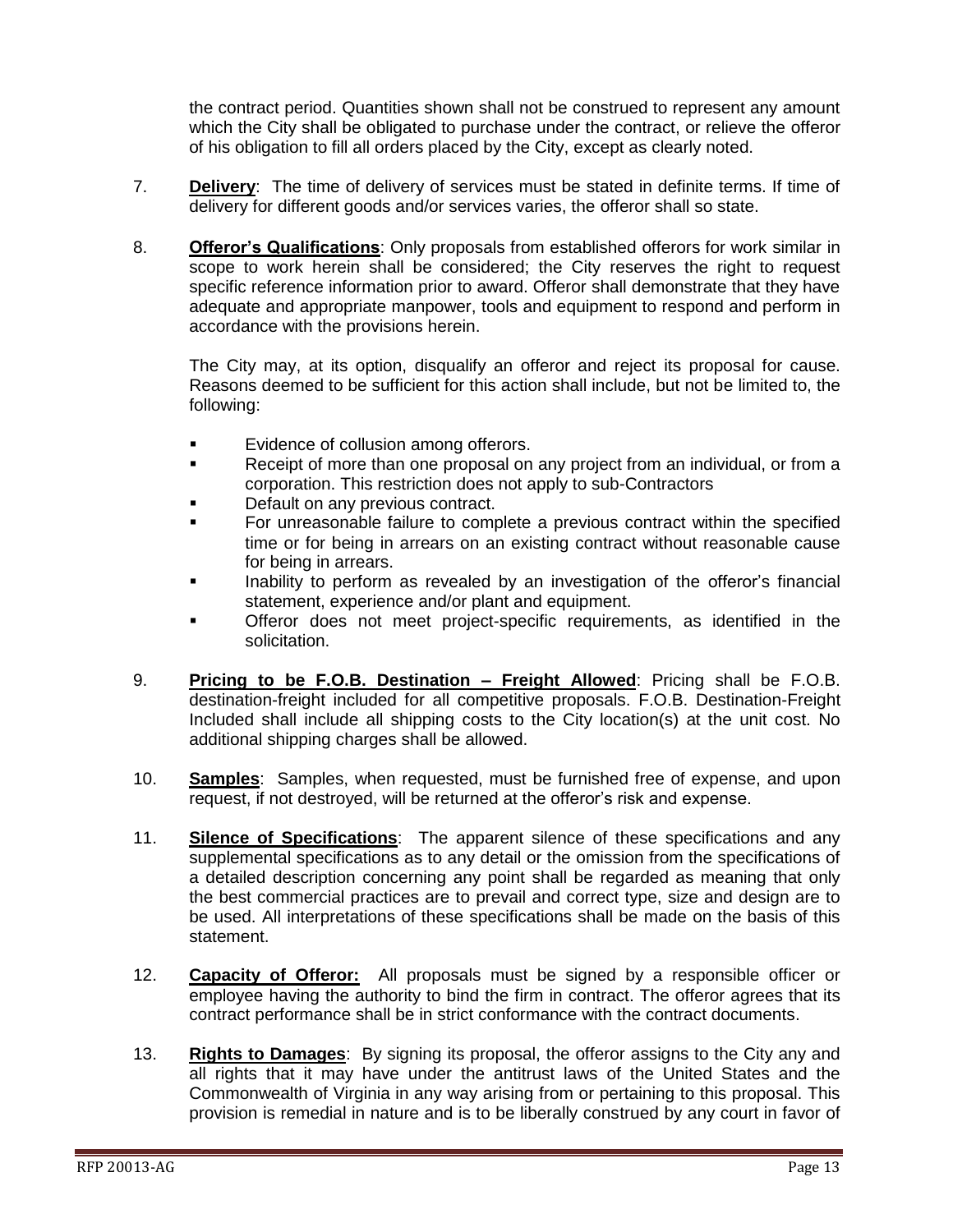the City.

- 14. **Anti-collusion**: The offeror certifies by signing its proposal that the proposal is made without prior understanding, agreement, or accord with any other person or firm submitting a proposal for the same goods and/or services and the this proposal is in all respects bona fide, fair, and not the result of any act of fraud or collusion with another person or firm engaged in the same line of business or commerce. Any false statement hereunder may constitute a felony and can result in a fine and imprisonment, as well as civil damages. Should sub-Contractors have interest in multiple submittals, this clause does not apply except when an act of collusion or fraud has occurred.
- 15. **Contact Prohibition**: Direct contact with City departments other than Purchasing, on the subject of this proposal is expressly forbidden except with the foreknowledge and permission of the Contract Officer. Violation may result in a determination that your firm is ineligible for an award.

All questions shall be in writing to the Contract Officer shown on the title page of the proposal. The respondents to this RFP shall not contact, either directly or indirectly, any other employee or agent of the City regarding this RFP. This prohibition shall also extend to the Suffolk City Council and locally elected officials. Any such unauthorized contact may disqualify the offeror from this procurement.

- 16. **Debarment Status**: By submitting a proposal, offerors certify that they are not currently debarred by the Commonwealth of Virginia from submitting proposals or proposals on contracts for the type of goods and/or services covered by this solicitation, nor are they an agent of any person or entity that is currently so debarred.
- 17. **Ethics in Procurement**: Offeror must provide written disclosure with their proposal if one of its officers, directors, trustees, partners, employees, or lenders is an employee or officer of the City of Suffolk or an immediate family member of the employee or officer (as defined by Section 2.2-4368 of the Virginia Procurement Act) who is involved personally or substantially participates in procurement transactions or owns or controls an interest of more than three percent (3%) of the company or receives more than \$5,000 annually from the Offeror.
- 18. **Addenda**: If issued, addenda to this solicitation will be posted on the Purchasing website (http://www.suffolkva.us/bids/). It is the offeror's responsibility to check the website or contact the Purchasing Division prior to the submittal deadline to ensure that the Offeror has a complete, up-to-date package. Acknowledgement of all issued Addenda shall be indicated in the proposal.
- 19. **Withdrawal of Proposals**: Proposals may be withdrawn (cancelled) any time prior to the closing time and date. Withdrawal of proposals may be accomplished by submitting such request in writing on the issuing company's letterhead either by email, in person, or by certified mail.
- 20. **Award**: Award will be made to the offeror considered by the City's sole determination after following the procedure outlined herein. The process used for this solicitation shall be Competitive Negotiation for Professional Services as outlined in the Virginia Public Procurement Act.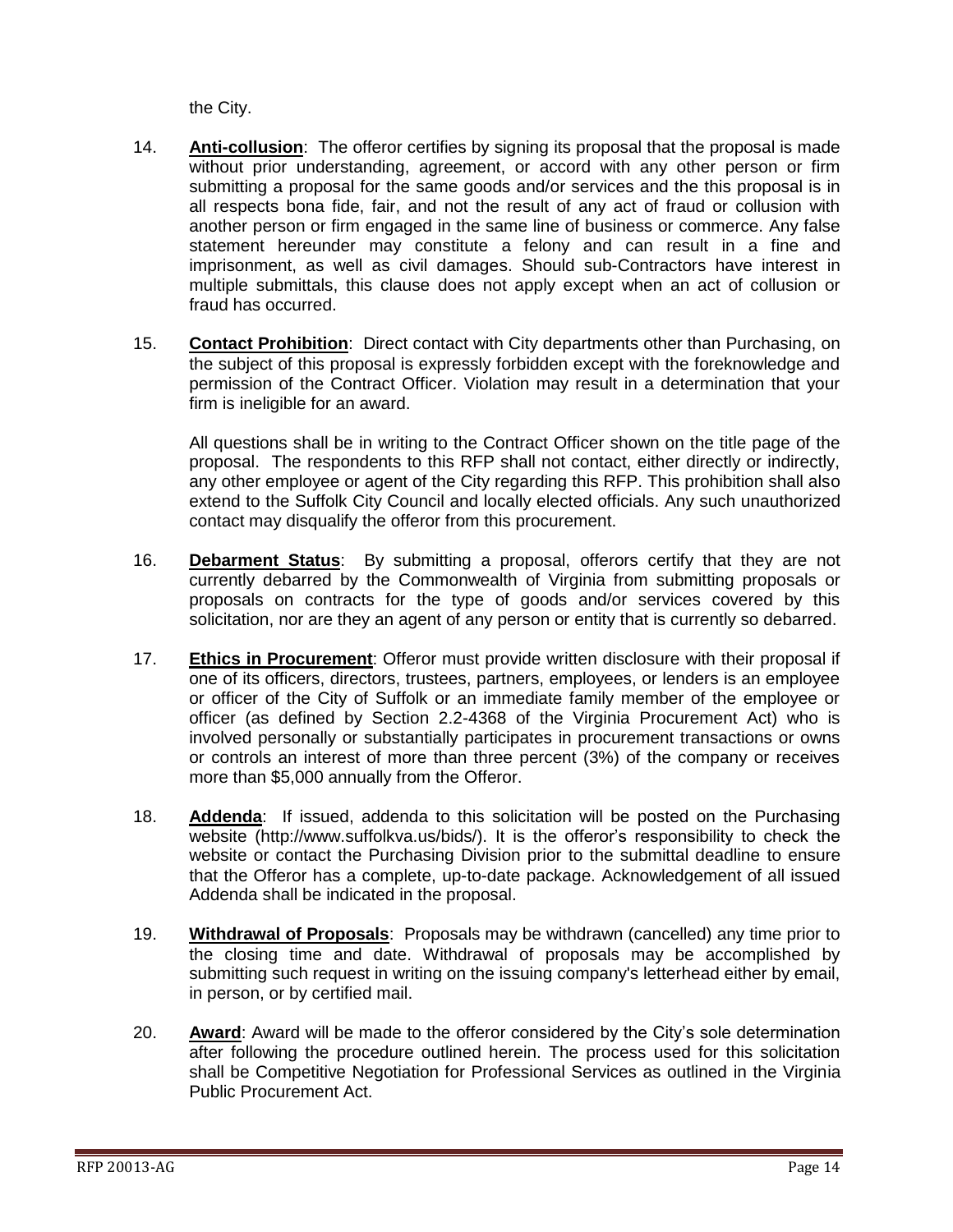- 21. **Announcements**: Upon the award or the announcement of the decision to award a contract, the City will publicly post such notice on the electronic bulletin board located outside of the Purchasing Division and on the Purchasing web site: [www.suffolkva.us/bids/.](http://www.suffolkva.us/bids/)
- 22. **Offer/Acceptance**: Each proposal is received with the understanding that the acceptance in writing by the City of the offer to furnish any or all of the goods and/or services described therein, shall constitute a contract between the Offeror and the City, which shall bind the offeror to furnish and deliver the goods and/or services quoted at the prices stated and in accordance with the conditions of the accepted proposal; and the City on its part to order from such offeror, except for causes beyond reasonable control; and pay for, at the agreed prices, all goods and/or services specified and delivered.
- 23. **City's Rights**: The City reserves the right to reject any and all proposals, and to waive any informality if it is determined to be in the best interest of the City.
- 24. **Appeals Procedure**: Upon offeror's request, administrative appeals information will be provided that shall be used for hearing protests of a decision to award, or an award, appeals from refusal to allow withdrawal of proposals, appeals from disqualification, appeals for debarment or suspension, or determination of nonresponsibility and appeals from decisions or disputes arising during the performance of a contract. To be timely all appeals shall be made within the time periods set forth by the Virginia Public Procurement Act, §2.2-4357, *et seq*. Contact the Contract Officer at once for assistance.
- 25. **Additional Conditions**: The Contract Terms and Conditions and all Instructions in this solicitation are intended to apply to the resulting contract and shall supersede any conflicting terms in the Offeror's proposal. Any additional conditions an offeror intends be considered must be submitted with the proposal and noted as an exception. Such exceptions may result in a finding that the submittal is 'non-responsive' to the proposal, negating possibility of an award to that offeror. Contractual documents submitted by the successful firm after an award will not be accepted.

## <span id="page-14-0"></span>**10.0 CONTRACT TERMS AND CONDITIONS**

- 1. **Conflict**: In the event of a conflict between the contract documents, including these Contract Terms and Conditions, the final executed contract documents shall control.
- 2. **Alien employment**: Contractor certifies that he does not and shall not during the performance of the contract for goods and services in the Commonwealth, knowingly employ unauthorized aliens as defined in the federal Immigration Reform and Control Act of 1986, as amended.
- 3. **Anti-Discrimination**: The Contractor certifies to the City that they will conform to the provisions of the Federal Civil Rights Act of 1964, as amended, as well as the Virginia Fair Employment Contracting Act of 1975, as amended, where applicable, the Virginians with Disabilities Act, the Americans with Disabilities Act and §2.2-4311 of the Virginia Public Procurement Act (VPPA). If the award is made to a faith-based organization, the organization shall not discriminate against any recipient of goods, services, or disbursements made pursuant to the contract on the basis of the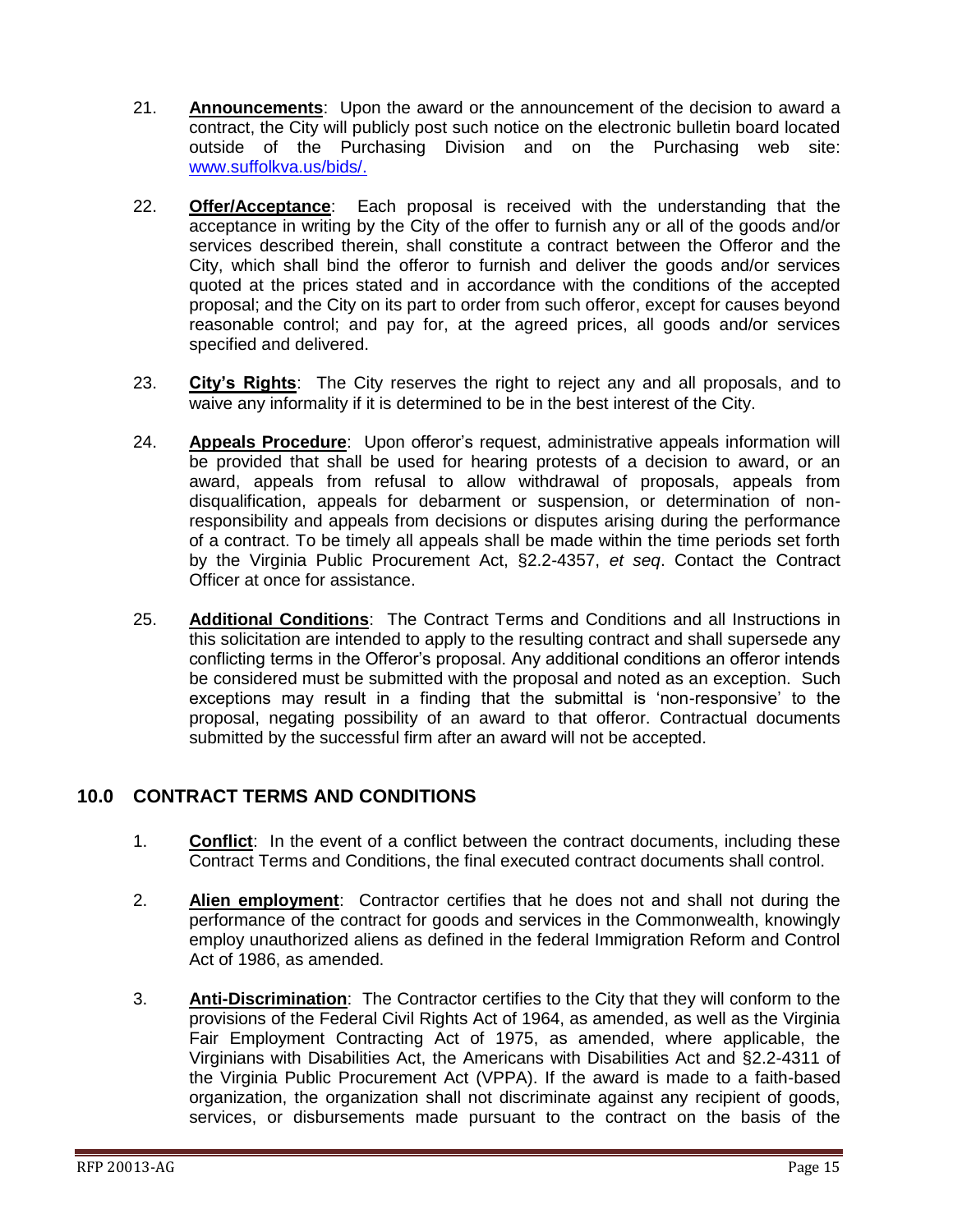recipient's religion, religious belief, refusal to participate in a religious practice, or on the basis of race, age, color, gender or national origin and shall be subject to the same rules as other organizations that contract with public bodies to account for the use of the funds provided; however, if the faith-based organization segregates public funds into separate accounts, only the accounts and programs funded with public funds shall be subject to audit by the public body. (Code of Virginia 2.2.4343.1E).

The following provisions apply to all contracts over \$10,000:

- 1. During the performance of this contract, the Contractor agrees as follows:
	- a. The Contractor will not discriminate against any employee or applicant for employment because of race, religion, color, sex, national origin, age, disability, service disabled veterans or any other basis prohibited by state law relating to discrimination in employment, except where there is a bona fide occupational qualification reasonably necessary to the normal operation of the Contractor. The Contractor agrees to post in conspicuous places, available to employees and applicants for employment, notices setting forth the provisions of this nondiscrimination clause.
	- b. The Contractor, in all solicitations or advertisements for employees placed by or on behalf of the Contractor, will state that such Contractor is an equal opportunity employer.
	- c. Notices, advertisements and solicitations placed in accordance with federal law, rule or regulation shall be deemed sufficient for the purpose of meeting these requirements.
- 2. The Contractor will include the provisions of the foregoing paragraphs a, b, and c above in every subcontract or purchase order over \$10,000, so that the provisions will be binding upon each subcontractor or vendor.
- 4. **Assignment of Contract:** A contract shall not be assignable by the Contractor in whole or in part without the written consent of the City.
- 5. **Availability of Funds**: A contract shall be deemed in force only to the extent of appropriations available to each department for the purchase of such goods and/or services. The City's extended obligations on those contracts that envision extended funding through successive fiscal periods shall be contingent upon actual appropriations for the following years.
- 6. **Changes and Additions**: It shall be the responsibility of the Contractor to notify the City, in writing, of any necessary modifications or additions in the Scope of the contract. Compensation for changes or additions in the Scope of the contract will be negotiated and approved by the City, in writing.

It is understood and agreed to by both the City and the Contractor that such modifications or additions to the contract shall be made only by the full execution of the City's standard Contract change order form. Furthermore, it is understood and agreed by both parties that any work done by the Contractor on such modification or addition to the contract prior to the City's execution of its standard Contract change order form shall be at the total risk of the Contractor and said work may not be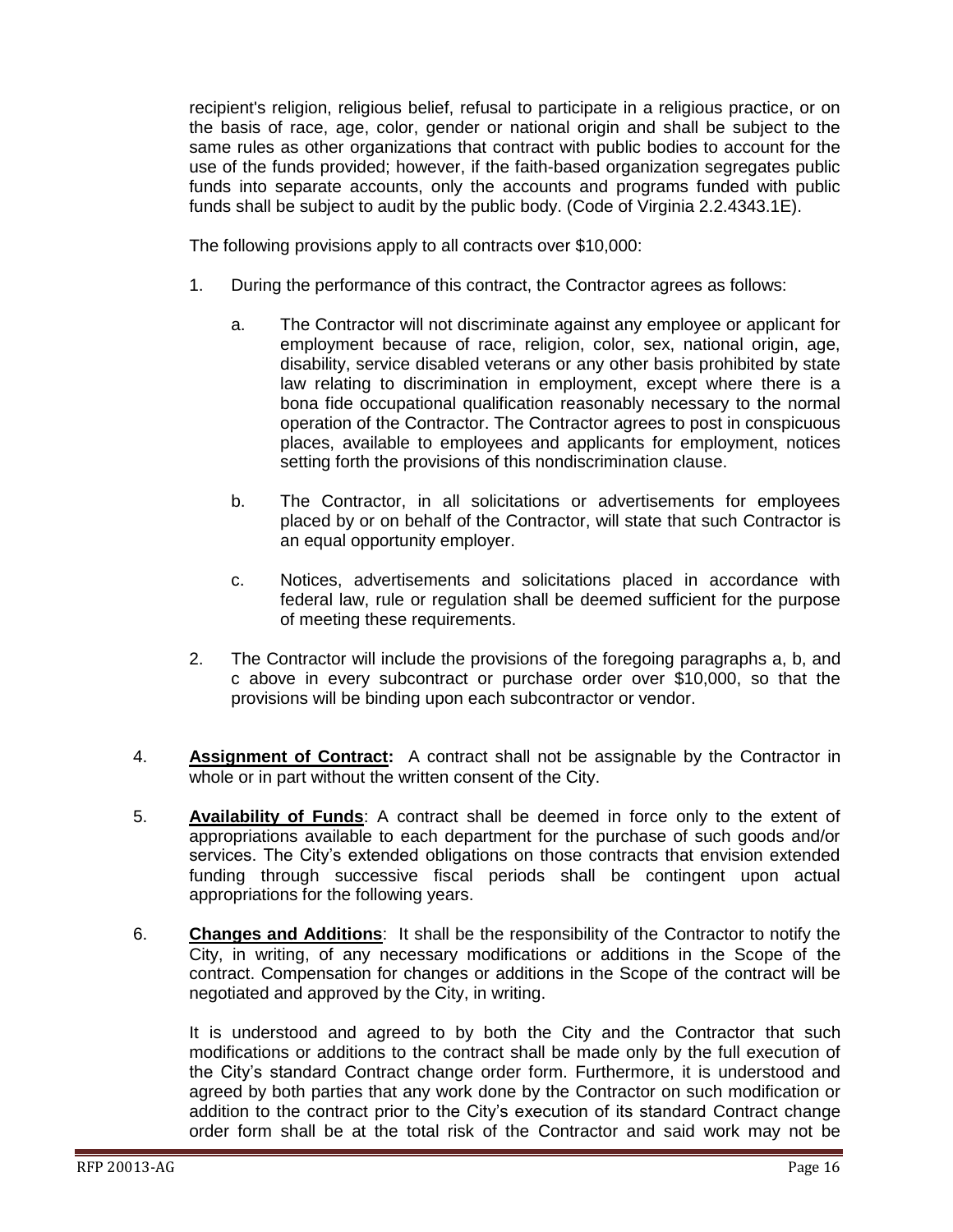compensated by the City.

- 7. **Conflicts of Interests**: The Contractor shall not accept or receive commissions or other payments from third parties for soliciting, negotiating, procuring, or effecting insurance on behalf of the City. The City may not procure supplies, equipment, materials or other goods from a Contractor on the same project.
- 8. **Contractor's Failure to Perform**: Failure of the Contractor to perform the contract by reason of the City's non-acceptance of additional conditions submitted after the award shall result in termination of the contract by the City, and may result in debarment of the Contractor for a period of up to three (3) years. Termination and /or debarment of the Contractor shall not constitute a waiver by the City of any other rights or remedies available to the City by law or contract.
- 9. **Contractual Disputes**: The Contractor shall give written notice to the Purchasing Agent of his intent to file a claim for money or other relief at the time of the occurrence or the beginning of the work upon which the claim is to be based.

The written claim shall be submitted to the Purchasing Agent no later than sixty (60) days after final payment. If the claim is not disposed of by agreement, the Purchasing Agent shall reduce his decision to writing and mail or otherwise forward a copy thereof to the Contractor within thirty (30) days of receipt of the claim.

The Purchasing Agent's decision shall be final unless the Contractor appeals within thirty (30) days by submitting a written letter of appeal to the City Manager, or his designee. The City Manager shall render a decision within sixty (60) days of receipt of the appeal.

- 10. **Copyright Protection**: Contractor agrees to defend and save the City, its agents, officials, and employees, harmless from liability of any nature or kind, for use of any copyright, composition, secret process, patented or unpatented invention, articles or appliances furnished or used in the performance of the contract, or which Contractor is not the patentee, assignee, or licensee, to the same extent as provided in the above paragraph.
- 11. **Default**: In event of default by Contractor, the City reserves the right to procure the goods and/or services from other sources, and hold Contractor liable for any excess cost occasioned thereby. Such actions taken by the City shall not release the Contractor from additional remedies that may be allowed by law.
- 12. **Drug-Free Workplace**: During the performance of this contract, the Contractor agrees to (1) provide a drug-free workplace for the Contractor's employees; (2) post in conspicuous place, available to employees and applicants for employment, a statement notifying employees that the unlawful manufacture, sale, distribution, dispensation, possession, or use of a controlled substance or marijuana is prohibited in the Contractor's workplace and specifying the actions that will be taken against employees for violations of such prohibition; (3) state in all solicitation or advertisement for employees placed by or on behalf of the Contractor that the Contractor maintains a drug-free workplace; and (4) include the provisions of the foregoing clauses in every subcontract or purchase order of over \$10,000, so that the provisions will be binding upon each sub-Contractor or vendor.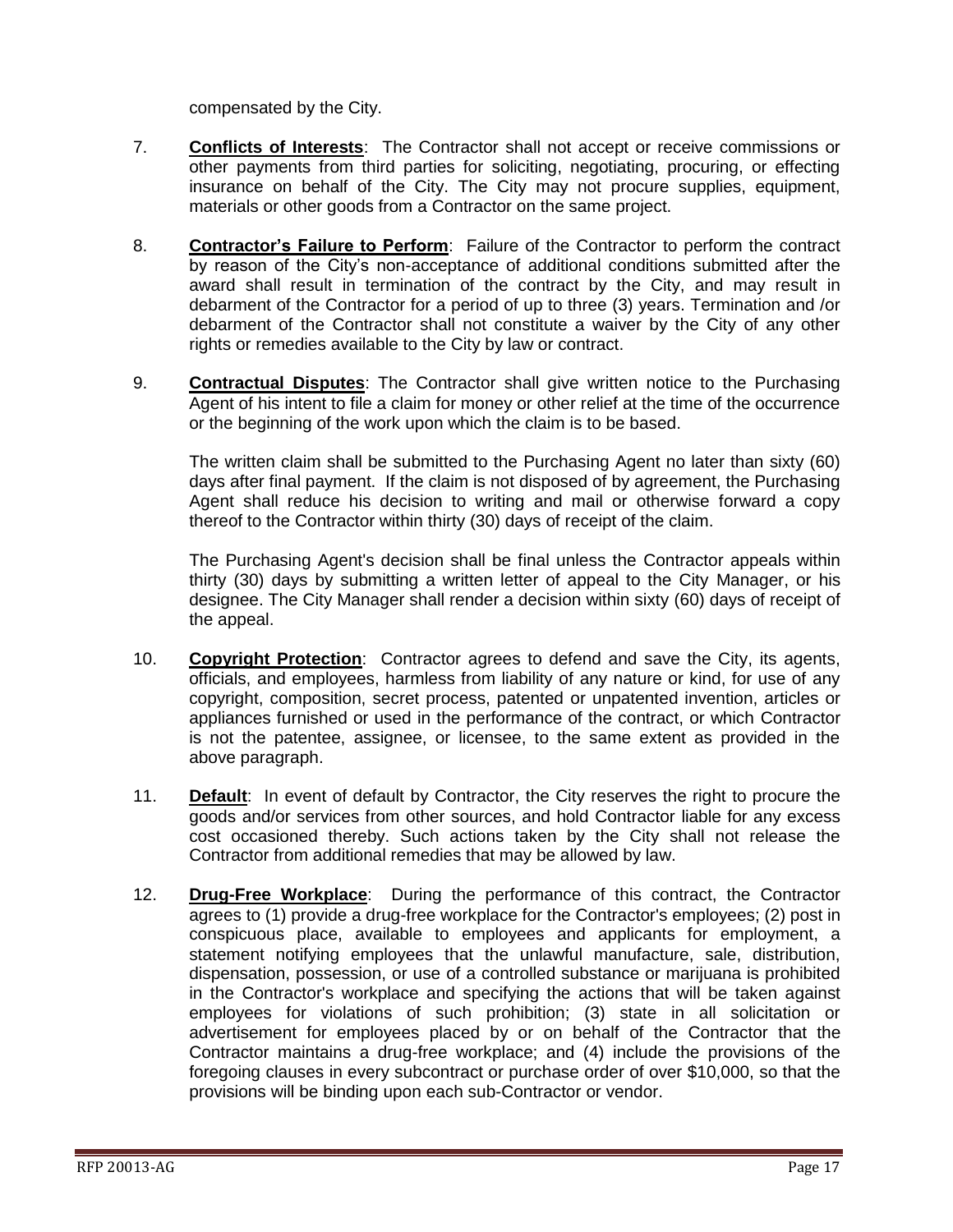For the purposes of this section, "drug-free workplace" means a site for the performance of work done in connection with a specific contract awarded to a Contractor, the employees of whom are prohibited from engaging in the unlawful manufacture, sale, distribution, dispensation, possession or use of any controlled substance or marijuana during the performance of the contract.

- 13. **Entire Agreement**: This contract and any additional or supplementary documents incorporated herein by reference contain all the terms and conditions agreed upon by the parties hereto, and no other agreements, oral or otherwise, regarding the subject matter of this contract or any part thereof shall have any validity or bind any of the parties hereto. The contract shall not be modified, altered, changed or amended unless in writing and signed by the parties hereto.
- 14. **Exemption from Taxes**: The City is exempt from state sales tax and federal excise tax. A tax exemption certificate indicating the City's tax exempt status will be furnished by the City upon request.
- 15. **Faith-based Organizations**: The City of Suffolk does not discriminate against faithbased organizations.
- 16. **Governing Law**: This contract shall be made, entered into, and shall be performed in the City of Suffolk, Virginia, and shall be governed by the applicable laws of the Commonwealth of Virginia without regard to its conflict of law rules. In the event of litigation concerning this the contract, the parties agree to the exclusive jurisdiction and venue of the Circuit Court of the City of Suffolk, Virginia; however, in the event that the federal court has jurisdiction over the matter, then the parties agree to the exclusive jurisdiction and venue of the U.S. District Court for the Eastern District of Virginia, Norfolk Division.

The Contractor shall not cause a delay in services because of litigation pending or during litigation proceedings, except with the express, written consent of the City or written instruction/order from the Court.

17. **Indemnification**: Contractor shall defend and indemnify the City, and the City's employees, agents, and volunteers, from and against any and all damage claim, liability, cost, or expense (including, without limitation, attorney's fees and court costs) of every kind and nature (including, without limitation, those arising from any injury or damage to any person, property or business) incurred by or claimed against Contractor, its employees, agents, and volunteers, or incurred by or claimed against the City, the City's employees, agents, and volunteers, arising out of, or in connection with, the performance of all services hereunder by Contractor. This indemnification includes, but is not limited to, any financial or other loss, including, but not limited to, any adverse regulatory, agency or administrative sanction or civil penalties, incurred by the City due to the negligent, fraudulent or criminal acts of Contractor or any of the Contractor's officers, shareholders, employees, agents, Contractors, sub-Contractors, or any other person or entity acting on behalf of Contractor. Unless otherwise provided by law, the Contractor indemnification obligations hereunder shall not be limited in any way by the amount or type of damages, compensation, or benefits payable by or for Contractor under workers' compensation acts, disability benefit acts, other employee benefit acts, or benefits payable under any insurance policy. This paragraph shall survive the termination of the contract including any renewal or extension thereof.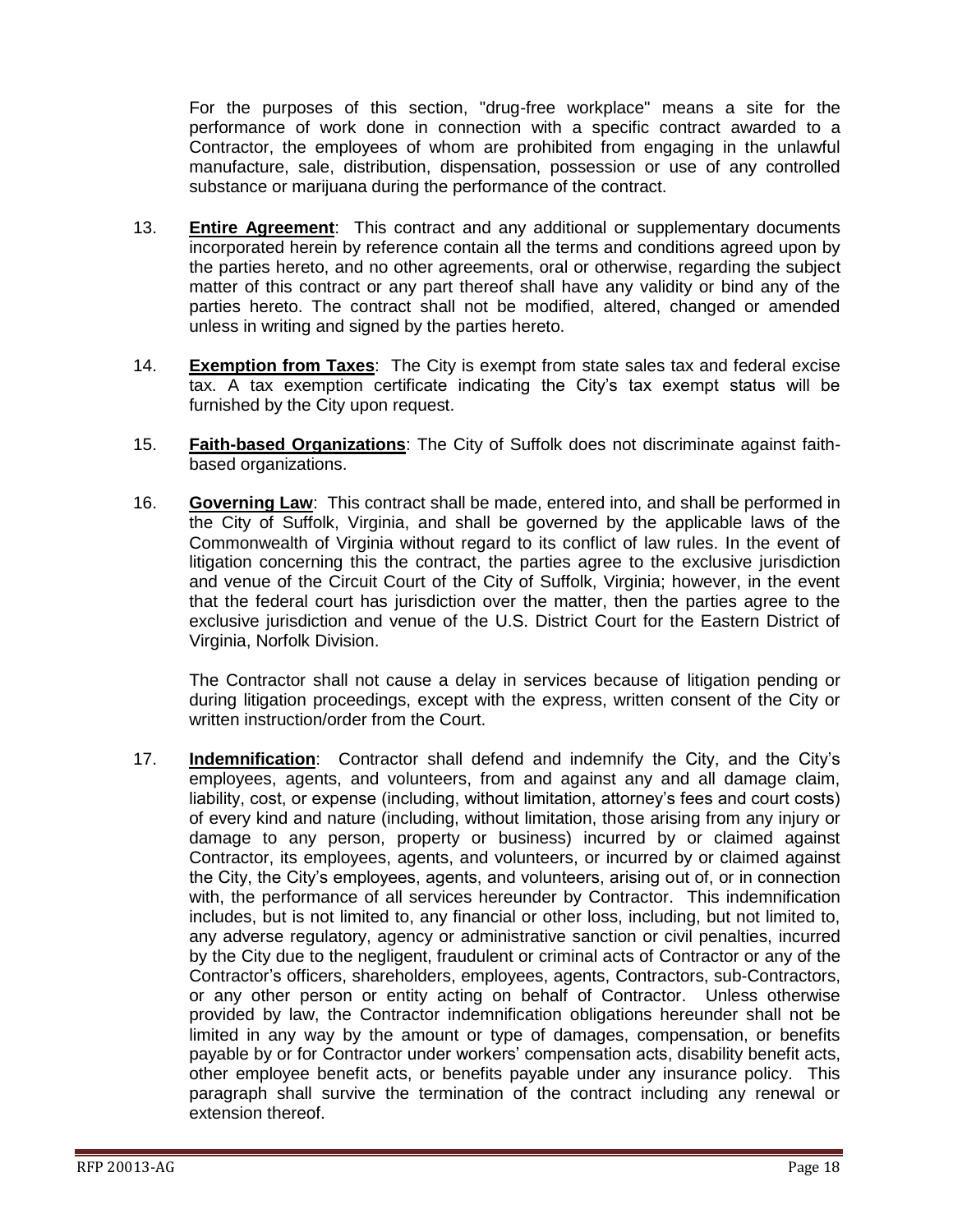- 18. **Independent Contractor**: The Contractor and any employees, agents, or other persons or entities acting on behalf of the Contractor shall act in an independent capacity and not as officers, employees, or agents of the City.
- 19. **Insurance**: Contractor shall procure, maintain, and provide proof of insurance coverage for injuries to persons and property damage as may arise from or in conjunction with the work performed on behalf of the City by the Contractor, his agents, representatives, employees or subcontractors. Proof of coverage as contained herein shall consist of all policies, endorsements, declaration pages, and certificates of insurance and shall be submitted fifteen (15) days prior to the commencement of work, and such coverage shall be maintained by the Contractor for the duration of the contract period; for occurrence policies. Claims made policies must extend reporting period for two (2) years after expiration date.
	- a. General Liability

Coverage shall be as broad as: Comprehensive General Liability endorsed to include Broad Form, Commercial General Liability Form including Products/Completed Operations.

Minimum Limits

\$2,000,000 General Aggregate Limit

- \$2,000,000 Products & Completed Operations
- \$1,000,000 Personal and Advertising Injury
- \$1,000,000 Each Occurrence Limit
	- \$50,000 Fire Damage Limit

\$5,000 Medical Expense Limit

b. Automobile Liability

Coverage sufficient to cover all vehicles owned, used, or hired by the Contractor, his agents, representatives, employees or subcontractors.

Minimum Limits

\$1,000,000 Combined Single Limit \$5,000 Medical Expense Limit

c. Workers' Compensation

Limits as required by the Workers' Compensation Act of Virginia. Employers Liability, \$100,000/\$500,000/\$100,000

d. Umbrella/Excess Liability

\$2,000,000 umbrella/excess liability coverage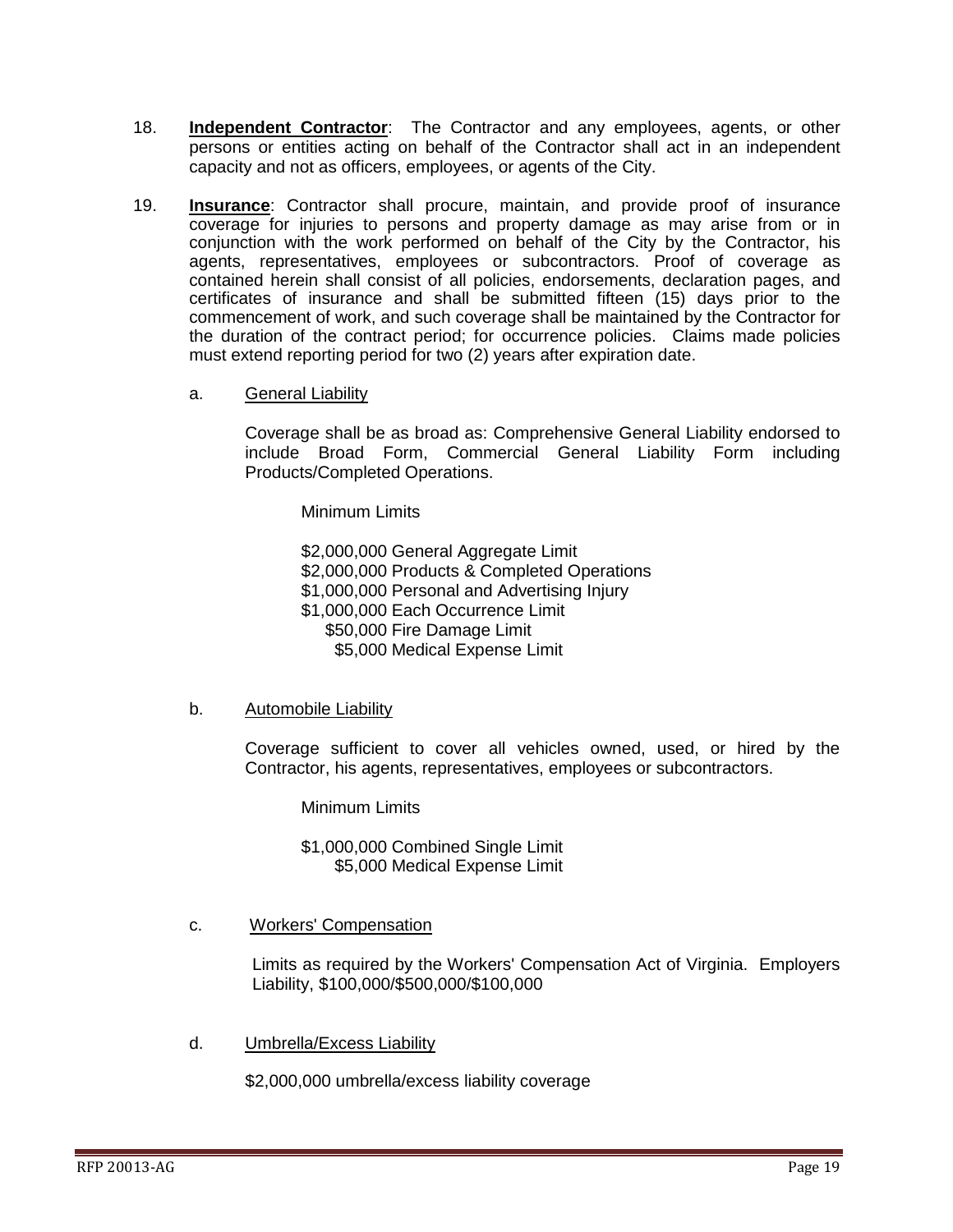## e. Professional Liability

- 1. The successful Offeror shall provide the City with an Errors and Omissions Liability Policy (E&O Policy). The policy shall cover the City for all sources of liability which would be covered by the latest edition of the standard Errors and Omissions Liability Coverage Form, as filed for use in the Commonwealth of Virginia by the Insurance Services Office, without the attachment of restrictive endorsements.
- 2. The City policy shall be endorsed to include the City's officials, officers, agents and employees as insured. The E&O Policy shall include the successful Offeror and the Offeror's subcontractors of every tier as the Offeror designated in the declarations.
- 3. The minimum E&O Policy limits to be provided by the successful Offeror (inclusive of any amounts provided by an umbrella or excess policy) shall be \$2,000,000 per occurrence combined single limit for bodily injury liability and property damage liability or \$3,000,000 annual policy claims aggregate. The limits afforded by the E&O Policy (or umbrella or excess policy with respect to it) shall apply only to the City and City's officials, officers, agents and employees and only to claims arising out of or in connection with the work under this contract.
- 4. Notice of Cancellation and/or Restriction The policy must be specifically endorsed to provide the City with forty-five (45) days' notice of cancellation, non-renewal, change in coverages, and/or restriction.
- f. Coverage Provisions
	- 1. All deductibles or self-insured retention shall appear on the certificate(s).
	- 2. The City of Suffolk, its officers, officials, employees, agents and volunteers shall be added as "additional insured" as their interests may appear. This provision does not apply to Professional Liability or Workers' Compensation/Employers' Liability.
	- 3. The Contractor's insurance shall be primary over any applicable insurance or self-insurance maintained by the City.
	- 4. Shall provide 30 days' written notice to the City before any cancellation, suspension, or void of coverage in whole or part, where such provision is reasonable.
	- 5. All coverage for subcontractors of the Contractor shall be subject to all of the requirements stated herein.
	- 6. Failure to comply with any reporting provisions of the policy(s) shall not affect coverage provided the City, its officers/officials, agents, employees and volunteers.
	- 7. The insurer shall agree to waive all rights of subrogation against the City, its' officers/officials, agents, employees or volunteers for any act,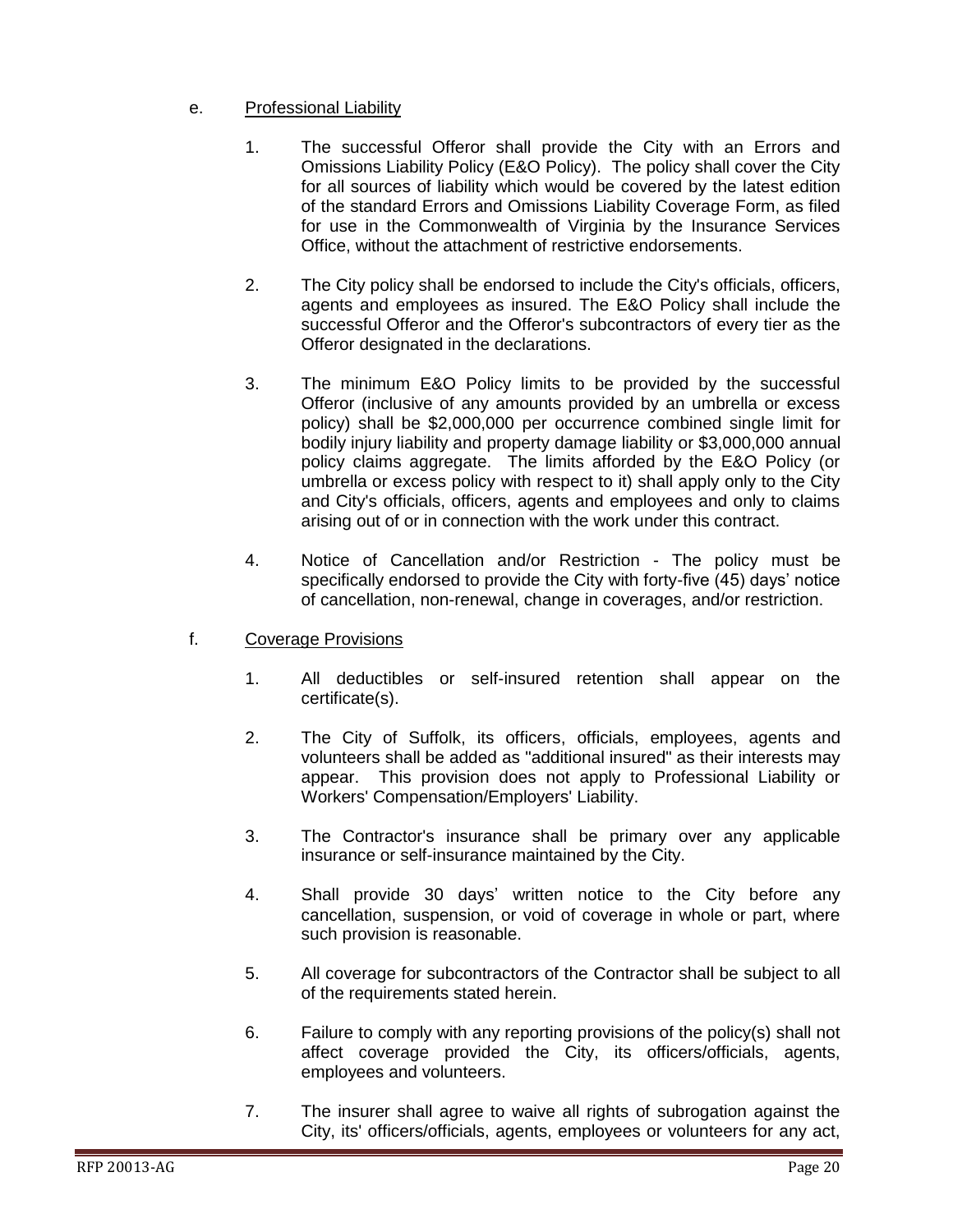omission or condition of premises which the parties may be held liable by reason of negligence.

- 8. The Contractor shall furnish the City certificates of insurance including endorsements affecting coverage. The certificates are to be signed by a person authorized by the insurance company(s) to bind coverage on its behalf, if executed by a broker, notarized copy of authorization to bind, or certify coverage must be attached.
- 9. All insurance shall be placed with insurers maintaining an A.M. Best rating of no less than an A:VII. If A.M. Best rating is less than A:VII, approval must be received from City's Risk Officer.

All coverage designated herein shall be as broad as the Insurance Services Office (ISO) forms filed for use with the Commonwealth of Virginia.

20. **Invoicing/Payment and Interest:** Prior to payment the Contractor shall provide their federal employer identification number. Payment to the Contractor shall be made not more than forty-five (45) days after goods or services are received; or not more the forty-five (45) days after the invoice is rendered, whichever is later.

Unless otherwise provided under the terms of this contract, interest for late payment shall not exceed one percent (1%) per month.

The Contractor shall submit invoices on a frequency to be determined, as agreed upon by the City, for each payment requested. Such statement shall also include a detailed breakdown of all charges.

All such invoices will be paid promptly unless any items thereon are questioned, in which event payment will be withheld pending verification of the amount claimed and the validity of the claim. The Contractor shall provide complete cooperation during any such investigation.

- 21. **Laws, Regulations**: Contractor shall keep fully informed of all federal, state, and local laws, ordinances and regulations that in any manner affect the conduct of the work. Contractor shall at all times observe and comply with all such laws, ordinances and regulations.
- 22. **License Requirement**: All firms doing business in the City are required to be licensed in accordance with the City of Suffolk business license ordinance. Wholesale and retail merchants without a business location in the City of Suffolk are exempt from this requirement. Any questions concerning business licenses should be directed to the Commissioner of the Revenue's Office, telephone (757) 514-4260 or [comrev@suffolkva.us.](mailto:comrev@suffolkva.us)
- 23. **Ownership of Documents**: Any data generated, reports, specifications, blueprints, negatives or other documents prepared by the Contractor in the performance of its obligations under the resulting contract shall be the exclusive property of City of Suffolk, and all such materials shall be returned to the owner upon completion, termination, or cancellation of this contract. The Contractor shall not use, willingly allow, or cause such materials to be used for any purpose other than performance of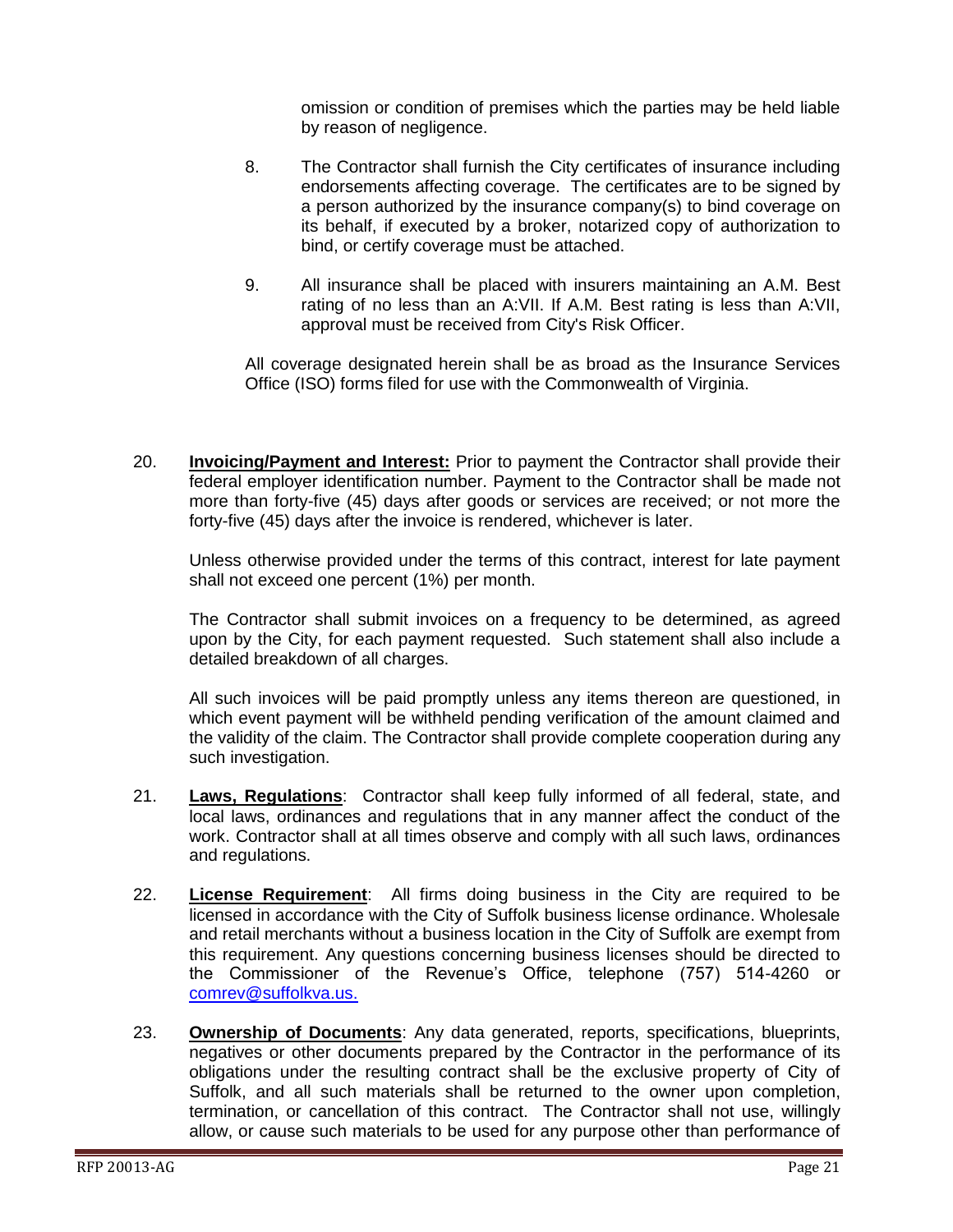all Contractor's obligations under the resulting contract without the prior written consent of City of Suffolk. Documents and materials developed by the Contractor under the resulting contract shall be the property of City or Suffolk; however, the Contractor may retain file copies, which cannot be used without prior written consent of the Owner. City of Suffolk agrees that the Contractor shall not be liable for any damage, loss, or injury resulting from the future use of the provided documents for other than the project specified, when the Contractor is not the firm of record.

- 24. **Payments to Subcontractors:** Within seven (7) days after receipt of amounts paid by the City for work performed by a subcontractor under this contract, the Contractor shall either:
	- a. Pay the Subcontractor for the proportionate share of the total payment received from the City attributable to the work performed by the Subcontractor under this contract; or
	- b. Notify the City and Subcontractor, in writing, of his intention to withhold all or a part of the Subcontractor's payment and the reason for non- payment.

The Contractor shall pay interest to the Subcontractor on all amounts owed that remain unpaid beyond the seven-day period except for amounts withheld as allowed in item b. above.

Unless otherwise provided under the terms of this contract, interest shall accrue at the rate of one percent per month.

The Contractor shall include in each of its subcontracts a provision requiring each Subcontractor to include or otherwise be subject to the same payment and interest requirements as set forth above with respect to each lower-tier subcontractor.

The Contractor's obligation to pay an interest charge to a subcontractor pursuant to this provision may not be construed to be an obligation of the City.

25. **Records and Inspection**: The Contractor shall maintain full and accurate records with respect to all matters covered under this contract, including, without limitation, accounting records, written policies, procedures, time records, telephone records, and any other supporting evidence used to memorialize, reflect, and substantiate charges or fees related to this contract. The Contractor's records shall be open to inspection and subject to audit and/or reproduction, during normal working hours, by the City and its employees, agents or authorized representatives after giving at least three (3) days' notice to the Contractor by the City. The City shall have access to such records from the effective date of this contract, for the duration of the contract, and for five (5) years after the date of final payment by the City to the Contractor pursuant to this contract or any renewal or extension of this contract. The City's employees, agents or authorized representatives shall have access to the Contractor's facilities, shall have access to all necessary records and shall be provided adequate and appropriate work space, in order to conduct audits. All records and information generated under the contract shall be property of the City, whether retained by the City or the Contractor. The Contractor shall not make any other use of this information, expect to provide service to the City under the contract, unless specifically authorized by the City in writing.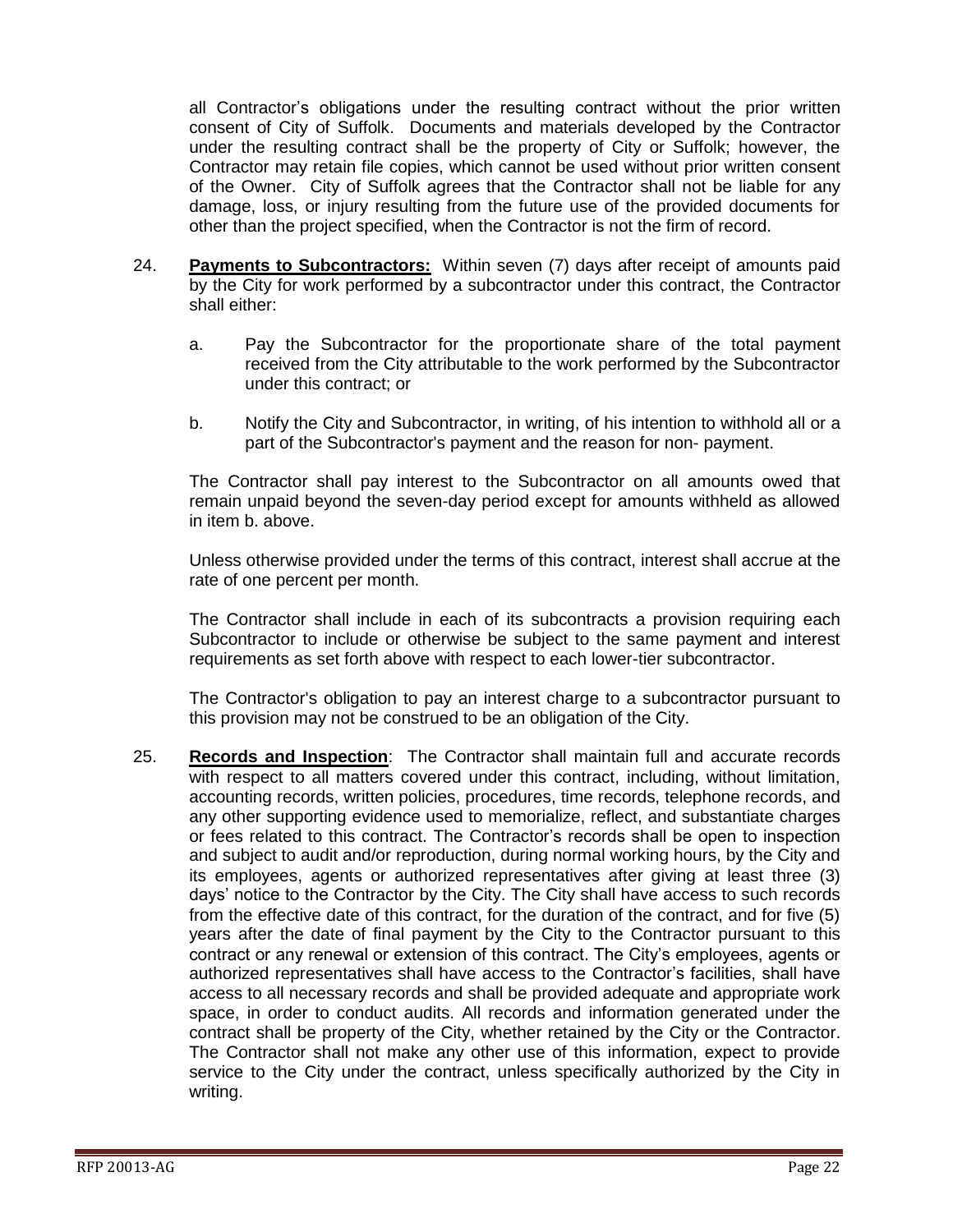- 26. **Responsibility of Contractor**: The Contractor shall, without additional costs or fee to the City, correct or revise any errors or deficiencies in his performance. Neither the City's review, approval or acceptance of, nor payment for any of the services required under this Contract shall be deemed a waiver of rights by the City, and the Contractor shall remain liable to the City for all costs which are incurred by the City as a result of the Contractor's negligent performance of any of the services furnished under the contract.
- 27. **Rights and Remedies Not Waived**: In no event shall the making by the City of any payment to the Contractor, or the waiver by the City of any provision under this contract including any obligation of the Contractor, constitute or be construed as a waiver by the City of any other provision, obligation, breach of covenant, or any default which may exist under this contract on the part of the Contractor, and the making of any such payment by the City while any such breach or default exists shall not impair or prejudice any right or remedies available to the City.
- 28. **Safety**: All Contractors and sub-contractors performing services for the City are required and shall comply with all Occupational Safety and Health Administration (OSHA), State and City Safety and Occupational Health Standards and any other applicable rules and regulations. Also all Contractors and sub-Contractors shall be held responsible for the safety of their employees and any unsafe acts or conditions that may cause injury or damage to any persons or property within and around the work site area under this contract.
- 29. **Scheduling and Delays**: The parties to any contract resultant of this solicitation acknowledge that all or part of the work to be performed hereunder may be delayed and extended at the option of the City. Such delays may be caused by delays, denials and modifications of the various state or federal permits, or for other reasons. The City shall not be required to pay any of the Contractor's direct or indirect costs, or claims for compensation, extended overhead, or other damage or consequential damages arising out of or related to any delays or interruptions required or ordered by the City. If the City delays a task order for any reason for a continuous period of ninety (90) days or more, the City and Contractor will negotiate a mutually agreeable adjustment to the Contractor's fee.
- 30. **Severability**: If any provision of the contract or the application thereof to any person or circumstances shall to any extent be invalid or unenforceable, the remainder of the contract, or the application of such provision to persons or circumstances other than those which it is invalid or unenforceable, shall not be affect hereby, and each provision of the contract shall be valid and enforced to the full extent permitted by law.
- 31. **Submissions:** All project correspondence, design/review documents, reports, etc. prepared by the Contractor shall be distributed to the City's Project Manager for each task in the format and number of copies as directed by the task statement of work.

Within thirty (30) days of project completion, the Contractor shall prepare and submit a Project Completion Report with project closeout documents and submit to the City's Project Manager.

32. **Termination for Cause**: In the event that the Contractor shall for any reason or through any cause be in default of the terms of this contract, the City may give Contractor written notice of such default by certified mail/return receipt requested at the address set forth in Contractor's Proposal/ or as provided in this contract.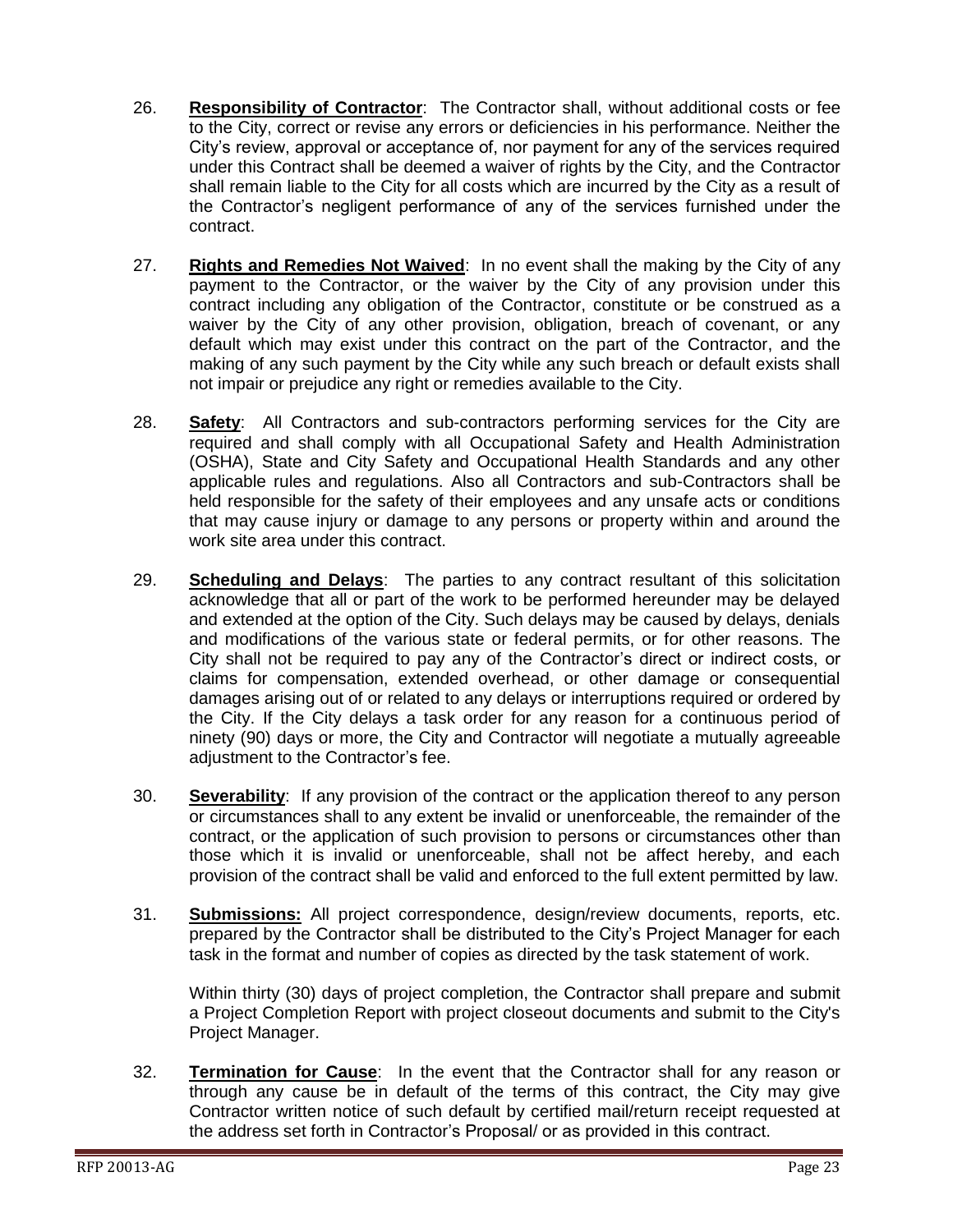Unless otherwise provided, Contractor shall have ten (10) days from the date such notice is mailed in which to cure the default. Upon failure of Contractor to cure the default, the City may immediately cancel and terminate this contract as of the mailing date of the default notice.

Upon termination, Contractor shall withdraw its personnel and equipment, cease performance of any further work under the contract, and turn over to the City any work in process for which payment has been made. In the event of violations of law, safety or health standards and regulations, this contract may be immediately cancelled and terminated by the City and provisions herein with respect to opportunity to cure default shall not be applicable.

33. **Termination for Convenience**: The City may at any time, and for any reason, terminate this contract by written notice to the Contractor specifying the termination date, which shall be not less than thirty (30) days from the date such notice is mailed.

Notice shall be given to Contractor by certified mail/return receipt requested at the address set forth in Contractor's Proposal or as provided in this contract. In the event of such termination, the Contractor shall be paid such amount as shall compensate the Contractor for the work satisfactorily completed, and accepted by the City, at the time of termination. If the City terminates this Contractor, Contractor shall withdraw its personnel and equipment, cease performance of any further work under this Contractor, and turn over to the City any work completed or in process for which payment has been made.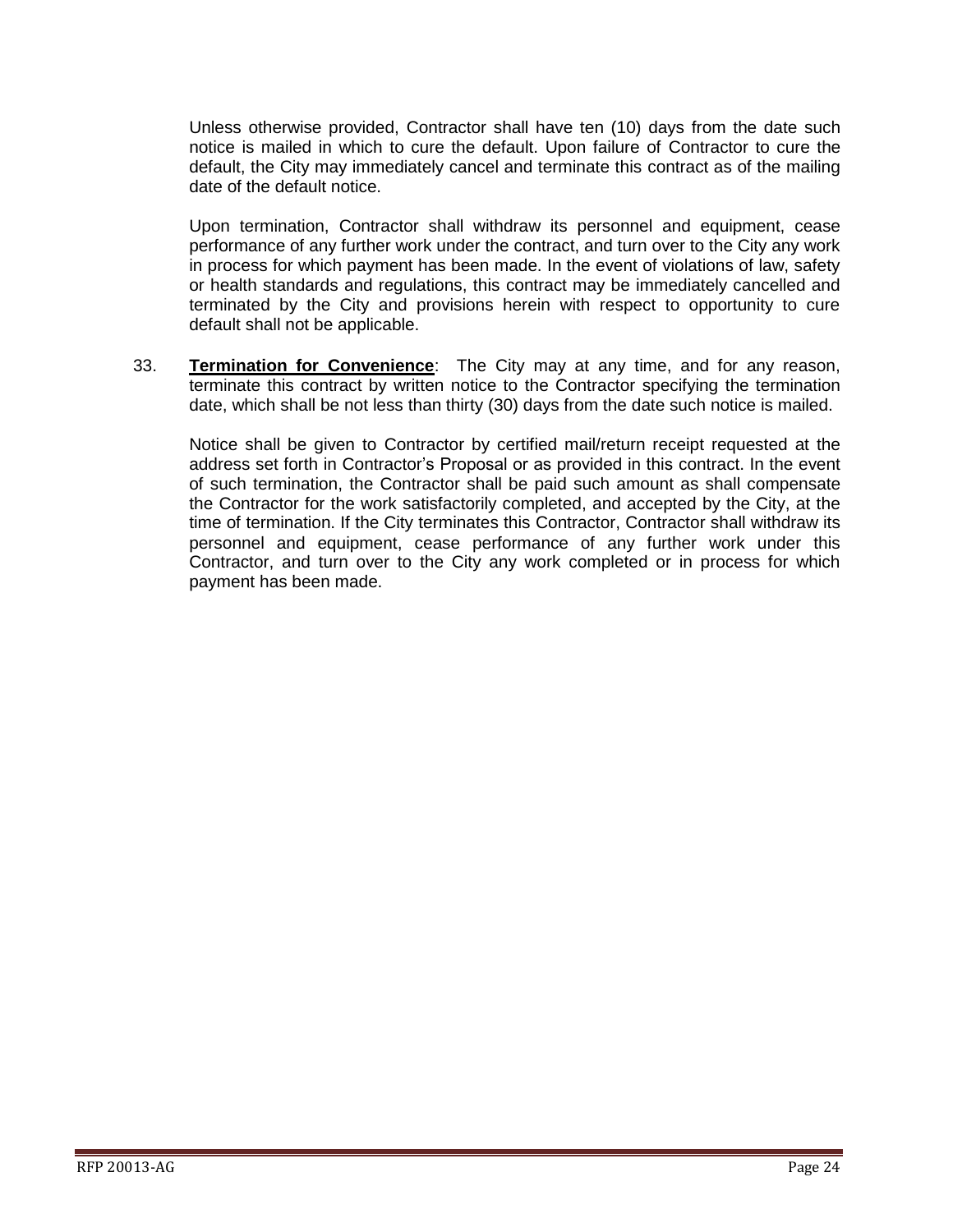## <span id="page-24-0"></span>**SIGNATURE SHEET**

## (Submit with Proposal)

My signature certifies that the proposal as submitted complies with all Terms and Conditions as set forth.

My signature also certifies that the accompanying proposal is not the result of, or affected by, any unlawful act of collusion with another person or company engaged in the same line of business or commerce, or any act of fraud punishable under Title 18.2, Chapter 12, Article 1.1 of the Code of Virginia, 1950, as amended. Furthermore, I understand that fraud and unlawful collusion are crimes under the Virginia Governmental Frauds Act, the Virginia Government Bid Rigging Act, and Virginia Antitrust Act, and Federal Law, and can result in fines, prison sentences, and civil damage awards.

My signature also certifies that this firm has no business or personal relationships with any other companies or persons that could be considered as a conflict of interest or potential conflict of interest to the City of Suffolk and that there are no principals, officers, agents, employees, or representatives of this firm that have any business or personal relationships with any other companies or persons that could be considered as a conflict of interest or a potential conflict of interest to the City of Suffolk, pertaining to any and all work or services to be performed as a result of this request and any resulting contract with the City of Suffolk.

I hereby certify that I am authorized to sign as a Representative for the Firm:

|  |  | Fax No.________________ |
|--|--|-------------------------|
|  |  |                         |
|  |  |                         |
|  |  |                         |
|  |  |                         |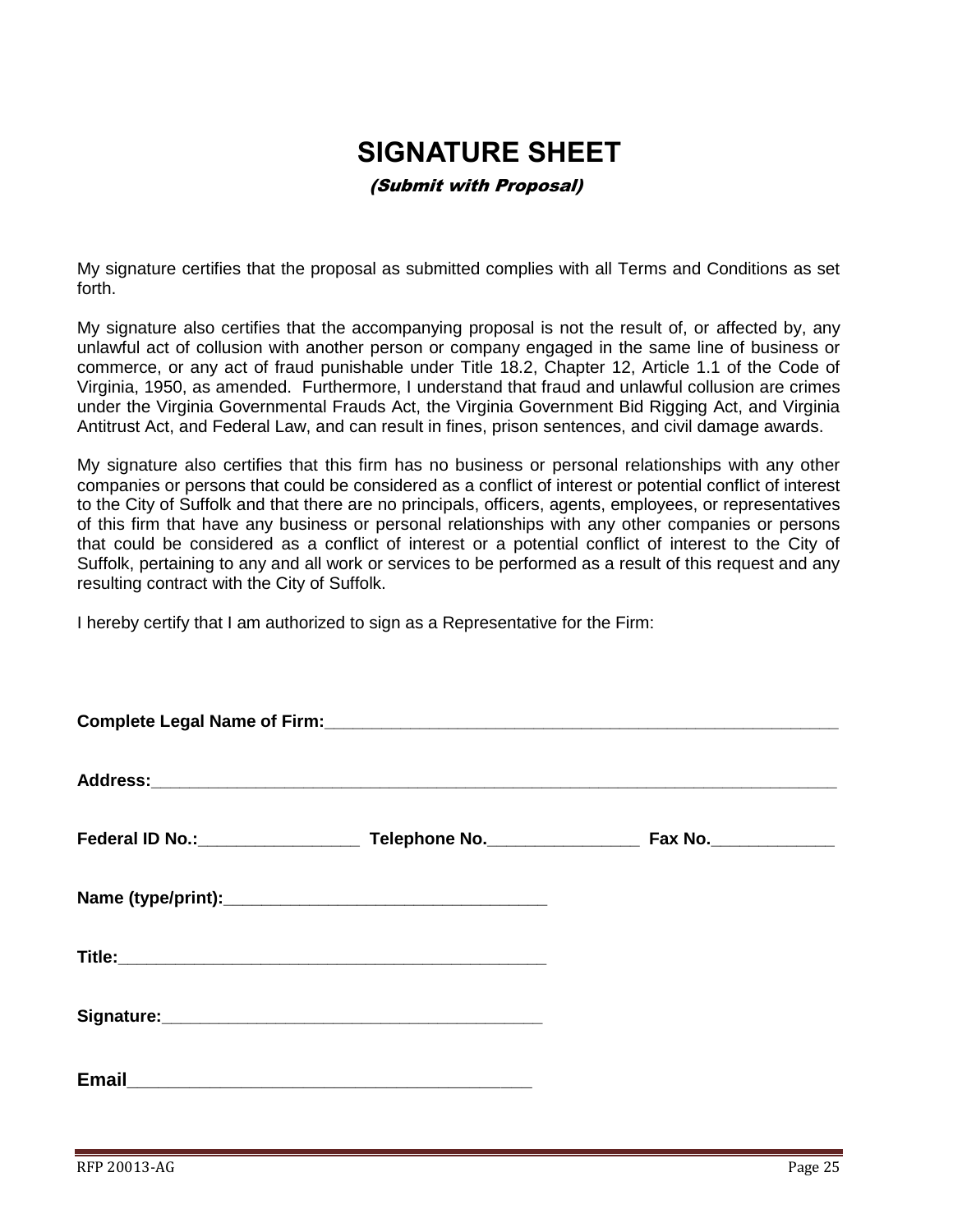## <span id="page-25-0"></span>**PROPRIETARY/CONFIDENTIAL INFORMATION IDENTIFICATION**

## **RFP #20013-AG**

Name of Firm/Offeror: Name of Firm/Offeror:

Trade secrets or proprietary information submitted by an Offeror shall not be subject to public disclosure under the Virginia Freedom of Information Act; however, the Offeror must invoke the protections of §2.2-4342F of the Code of Virginia, in writing, either before or at the time the data or other material is submitted. The written notice must specifically identify the data or materials to be protected, including the section of the proposal in which it is contained, as well as the page number(s), and state the reasons why protection is necessary. The proprietary or trade secret material submitted must be identified by some distinct method such as highlighting or underlining and must indicate only the specific words, figures, or paragraphs that constitute a trade secret or proprietary information. In addition, a summary of proprietary information provided shall be submitted on this form. The designation of an entire proposal document, line item prices, and/or total proposal prices as proprietary or trade secrets is not acceptable. If, after being given reasonable time, the offeror refuses to withdraw such a classification designation, the proposal will be rejected.

| SECTION/TITLE | <b>PAGE</b><br>NUMBER(S) | REASON(S) FOR WITHHOLDING FROM<br>DISCLOSURE |
|---------------|--------------------------|----------------------------------------------|
|               |                          |                                              |
|               |                          |                                              |
|               |                          |                                              |
|               |                          |                                              |
|               |                          |                                              |
|               |                          |                                              |
|               |                          |                                              |
|               |                          |                                              |
|               |                          |                                              |
|               |                          |                                              |
|               |                          |                                              |
|               |                          |                                              |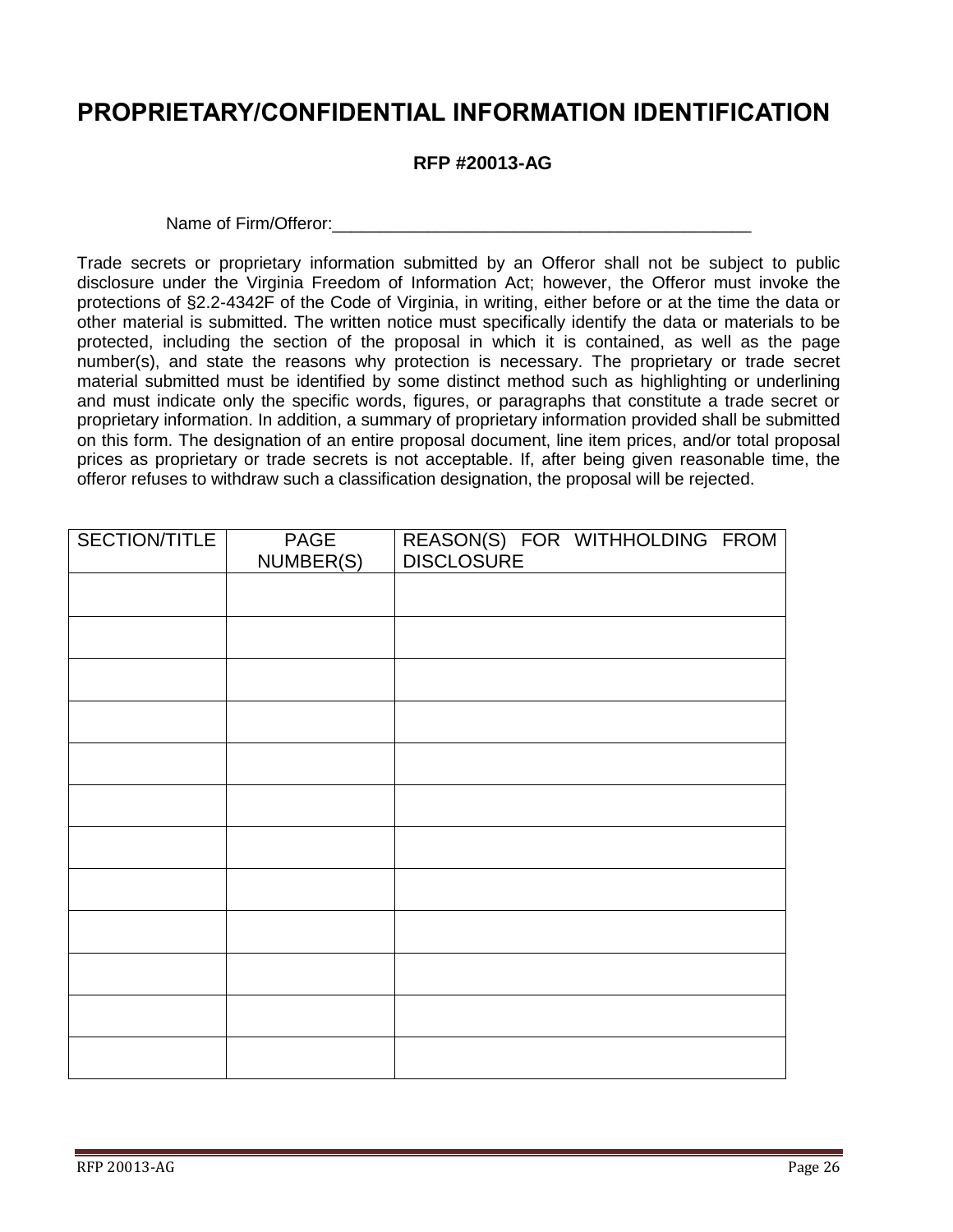## **EXCEPTIONS PAGE**

### <span id="page-26-0"></span>EXCEPTIONS:

Check the appropriate statement below, as applicable:

( ) Provider understands and agrees to all terms, conditions, requirements, and specifications stated herein.

| Firm: |  |  |
|-------|--|--|
| Date: |  |  |

( ) Provider takes exception to terms, conditions, requirements, or specifications stated herein (Provider must itemize all exceptions below and return with this proposal)

| Firm:       |  |
|-------------|--|
| Date:       |  |
| Exceptions: |  |
|             |  |
|             |  |
|             |  |
|             |  |
|             |  |
|             |  |
|             |  |
|             |  |
|             |  |
|             |  |
|             |  |
|             |  |
|             |  |

Providers should note that any exceptions taken from the stated terms and/or specifications may be cause for their submittal to be deemed "non-responsive", risking the rejection of their submittal.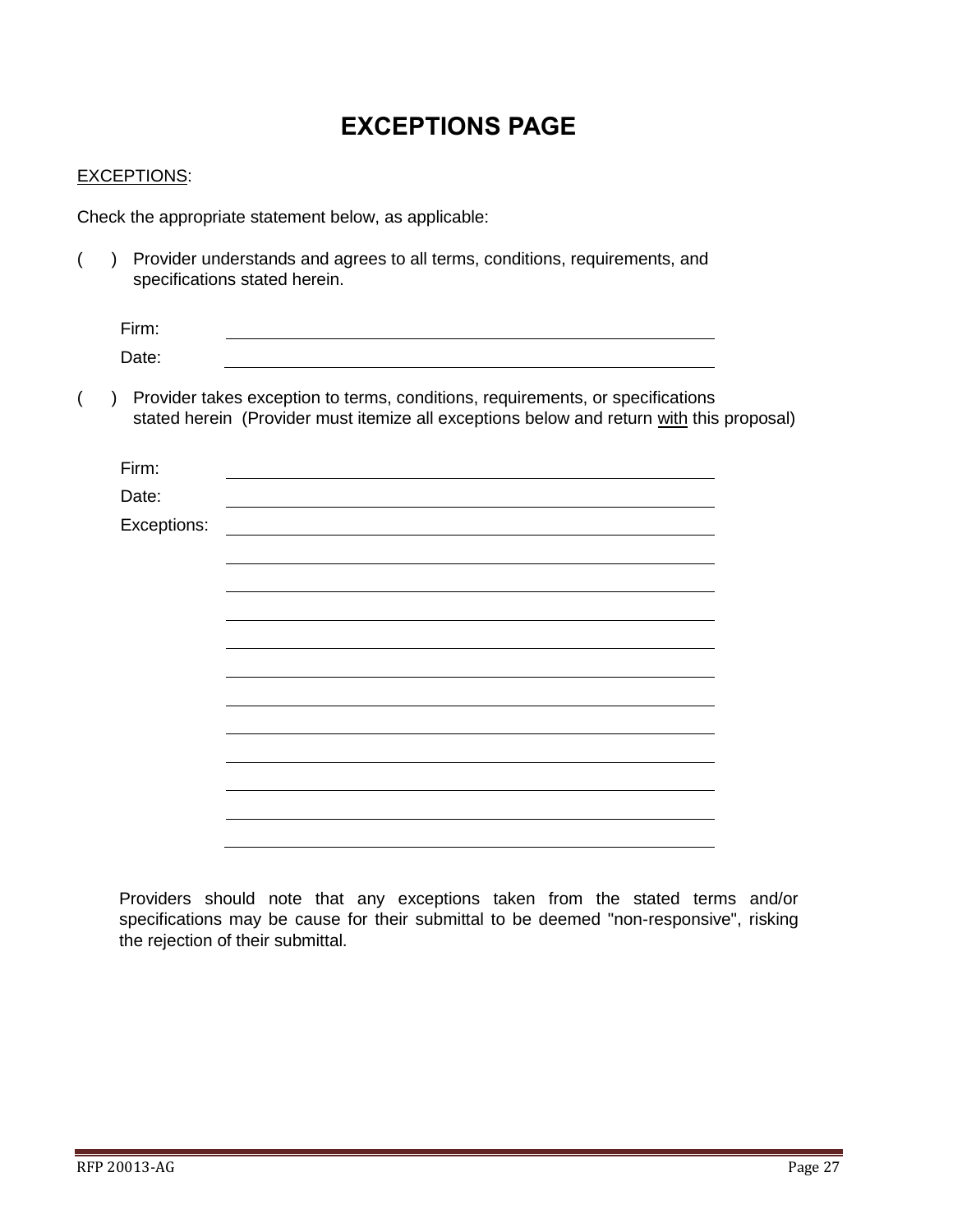## **ANTICOLLUSION/NONDISCRIMINATION/DRUG FREE WORKPLACE CLAUSES**

#### <span id="page-27-0"></span>**ANTICOLLUSION CLAUSE:**

IN THE PREPARATION AND SUBMISSION OF THIS BID, SAID BIDDER DID NOT EITHER DIRECTLY OR INDIRECTLY ENTER INTO ANY COMBINATION OR ARRANGEMENT WITH ANY PERSON, FIRM OR CORPORATION, OR ENTER INTO ANY AGREEMENT, PARTICIPATE IN ANY COLLUSION, OR OTHERWISE TAKE ANY ACTION IN THE RESTRAINT OF FREE, COMPETITIVE BIDDING IN VIOLATION OF THE SHERMAN ACT (15 U.S.C. SECTION 1), SECTIONS 59.1-9.1 THROUGH 59.1-9.17 OR SECTIONS 59.1-68.6 THROUGH 59.1-68.8 OF THE CODE OF VIRGINIA.

THE UNDERSIGNED BIDDER HEREBY CERTIFIES THAT THIS AGREEMENT, OR ANY CLAIMS RESULTING THEREFROM, IS NOT THE RESULT OF, OR AFFECTED BY, ANY ACT OF COLLUSION WITH, OR ANY ACT OF, ANOTHER PERSON OR PERSONS, FIRM OR CORPORATION ENGAGED IN THE SAME LINE OF BUSINESS OR COMMERCE; AND, THAT NO PERSON ACTING FOR, OR EMPLOYED BY, THE CITY OF SUFFOLK HAS AN INTEREST IN, OR IS CONCERNED WITH, THIS BID; AND, THAT NO PERSON OR PERSONS, FIRM OR CORPORATION OTHER THAN THE UNDERSIGNED, HAVE, OR ARE, INTERESTED IN THIS BID.

#### **DRUG-FREE WORKPLACE:**

DURING THE PERFORMANCE OF THIS CONTRACT, THE CONTRACTOR AGREES TO (I) PROVIDE A DRUG-FREE WORKPLACE FOR THE CONTRACTOR'S EMPLOYEES; (II) POST IN CONSPICUOUS PLACES, AVAILABLE TO EMPLOYEES AND APPLICANTS FOR EMPLOYMENT, A STATEMENT NOTIFYING EMPLOYEES THAT THE UNLAWFUL MANUFACTURE, SALE, DISTRIBUTION, DISPENSATION, POSSESSION, OR USE OF A CONTROLLED SUBSTANCE OR MARIJUANA IS PROHIBITED IN THE CONTRACTOR'S WORKPLACE AND SPECIFYING THE ACTIONS THAT WILL BE TAKEN AGAINST EMPLOYEES FOR VIOLATIONS OF SUCH PROHIBITION; (III) STATE IN ALL SOLICITATIONS OR ADVERTISEMENTS FOR EMPLOYEES PLACED BY OR ON BEHALF OF THE CONTRACTOR THAT THE CONTRACTOR MAINTAINS A DRUG-FREE WORKPLACE; AND (IV) INCLUDE THE PROVISIONS OF THE FOREGOING SECTIONS I, II, AND III IN EVERY SUBCONTRACT OR PURCHASE ORDER OF OVER \$10,000, SO THAT THE PROVISIONS WILL BE BINDING UPON EACH SUBCONTRACTOR OR VENDOR.

FOR THE PURPOSE OF THIS SECTION, "DRUG-FREE WORKPLACE" MEANS A SITE FOR THE PERFORMANCE OR WORK DONE IN CONNECTION WITH A SPECIFIC CONTRACT AWARDED TO A CONTRACTOR IN ACCORDANCE WITH THIS CHAPTER, THE EMPLOYEES OF WHOM ARE PROHIBITED FROM ENGAGING IN THE UNLAWFUL MANUFACTURE, SALE, DISTRIBUTION, DISPENSATION, POSSESSION OR USE OF ANY CONTROLLED SUBSTANCE OR MARIJUANA DURING THE PERFORMANCE OF THE CONTRACT.

#### **NONDISCRIMINATION CLAUSE:**

- 1. EMPLOYMENT DISCRIMINATION BY BIDDER SHALL BE PROHIBITED.
- 2. DURING THE PERFORMANCE OF THIS CONTRACT, THE SUCCESSFUL BIDDER SHALL AGREE AS FOLLOWS:
	- A. THE BIDDER, WILL NOT DISCRIMINATE AGAINST ANY EMPLOYEE OR APPLICANT FOR EMPLOYMENT BECAUSE OF RACE, RELIGION, COLOR, SEX, NATIONAL ORIGIN, AGE, DISABILITY, OR ANY OTHER BASIS PROHIBITED BY STATE LAW RELATING TO DISCRIMINATION IN EMPLOYMENT, EXCEPT WHERE THERE IS A BONA FIDE OCCUPATIONAL QUALIFICATION/CONSIDERATION REASONABLY NECESSARY TO THE NORMAL OPERATION OF THE BIDDER. THE BIDDER AGREES TO POST IN CONSPICUOUS PLACES, AVAILABLE TO EMPLOYEES AND APPLICANTS FOR EMPLOYMENT, NOTICES SETTING FORTH THE PROVISIONS OF THIS NONDISCRIMINATION CLAUSE.
	- B. THE BIDDER, IN ALL SOLICITATIONS OR ADVERTISEMENTS FOR EMPLOYEES PLACED ON BEHALF OF THE BIDDER, WILL STATE THAT SUCH BIDDER IS AN EQUAL OPPORTUNITY EMPLOYER.
	- **C.** NOTICES, ADVERTISEMENTS, AND SOLICITATIONS PLACED IN ACCORDANCE WITH FEDERAL LAW, RULE OR REGULATION SHALL BE DEEMED SUFFICIENT FOR THE PURPOSE OF MEETING THE REQUIREMENTS OF THIS SECTION.
	- D. BIDDER WILL INCLUDE THE PROVISIONS OF THE FOREGOING SECTIONS A, B, AND C IN EVERY SUBCONTRACT OR PURCHASE ORDER OF OVER \$10,000, SO THAT THE PROVISIONS WILL BE BINDING UPON EACH SUBCONTRACTOR OR VENDOR.

| Name and Address of Bidder:                                                                                                                  | Date:                                                                                       |
|----------------------------------------------------------------------------------------------------------------------------------------------|---------------------------------------------------------------------------------------------|
|                                                                                                                                              | By:                                                                                         |
|                                                                                                                                              | Signature In Ink                                                                            |
|                                                                                                                                              |                                                                                             |
|                                                                                                                                              | <b>Printed Name</b>                                                                         |
| Telephone Number:                                                                                                                            |                                                                                             |
| Fax Phone Number: (                                                                                                                          | Title                                                                                       |
| FIN/SSN#:                                                                                                                                    |                                                                                             |
| Is your firm a "minority" business? $\Box$ Yes $\Box$ No<br>$\Box$ African American $\Box$ Hispanic American<br>□ American Indian   □ Eskimo | If yes, please indicate the "minority" classification below:<br>□ Asian American<br>⊟ Aleut |
| □ Other; Please Explain:                                                                                                                     |                                                                                             |
| Is your firm Woman Owned? □ Yes □ No                                                                                                         | Is your firm a Small Business? □ Yes □ No                                                   |